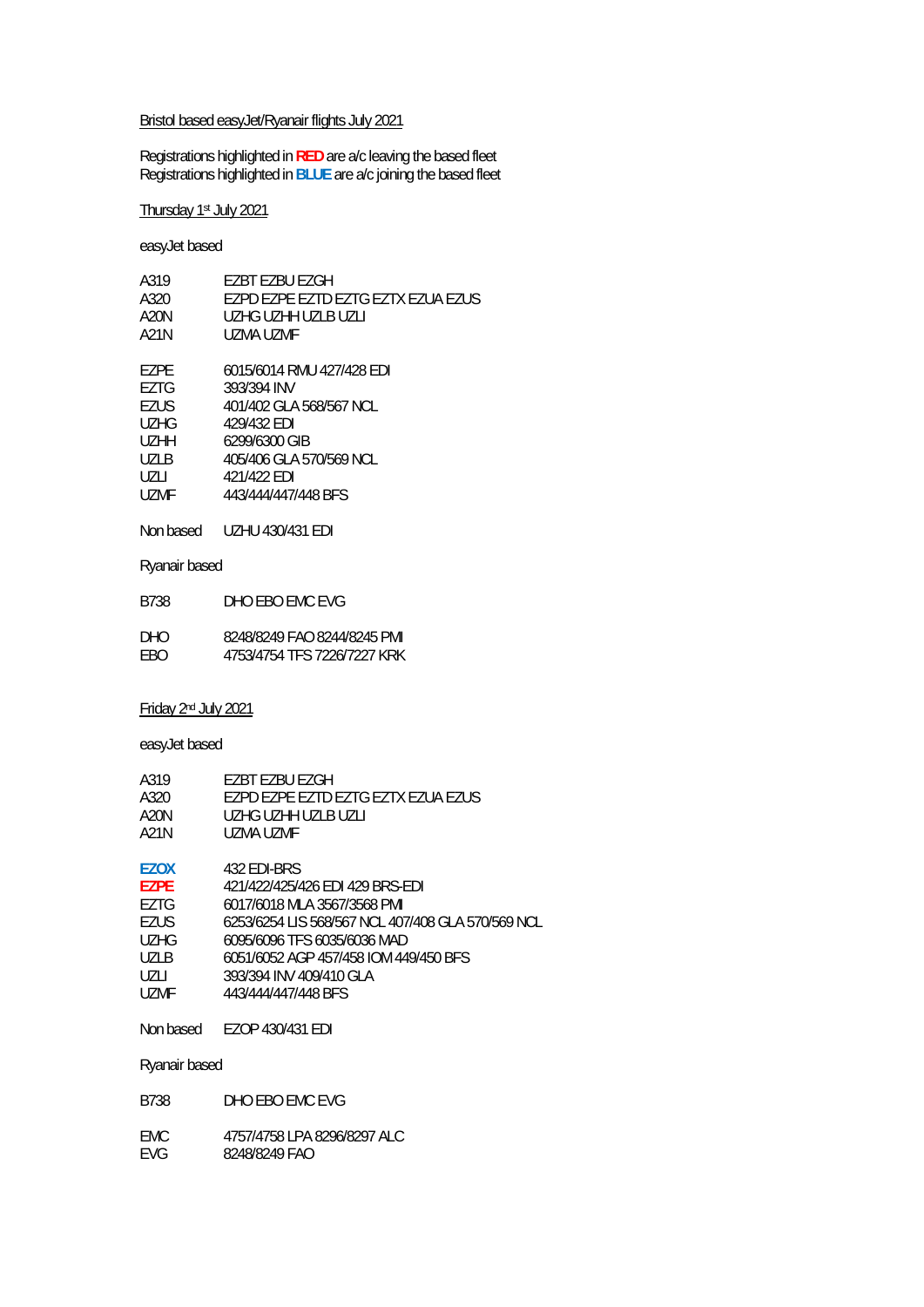Non based RKE 7227/7226 KRK DPL 8122/8121 AGP GXK 508/509 DUB

Saturday 3rd July 2021

easyJet based

| A319        | F7BT F7BU F7GH                      |
|-------------|-------------------------------------|
| A320        | FZOX FZPD FZTD FZTG FZTX FZUA FZUS. |
| A20N        | UZHG UZHH UZI B UZI I               |
| A21N        | UZMA UZME                           |
|             |                                     |
| F7GH        | 421/422 EDI                         |
| EZTG        | 3567/3568 PMI 6195/6196 LPA         |
| F7OX        | 3575/3576 MAH                       |
| <b>F7US</b> | 6193/6194 ACF                       |
| UZHH        | 6071/6072 ALC 6007/6008 FAO         |
| <b>UZLB</b> | 6287/6288 HER                       |
| U7LI        | 6263/6264 LCA 6087/6088 IBZ         |
| UZMF        | 443/444 BES 6045/6046 PMI           |
|             |                                     |

Non based EZOU 404/405 GLA

Ryanair based

B738 DHO EBO EMC EVG

| DHO. | 8206/8207 BUD 4135/4136 WMI |
|------|-----------------------------|
| FBO. | 8254/8255 GDN 8244/8245 PMI |
| FVG. | 4753/4754 TFS               |

Non based RKB 8682/8681 KUN RKI 8217/8216 POZ QBM 5342/5341 OTP

Sunday 4<sup>th</sup> July 2021

easyJet based

| A319        | F7BT F7BU F7GH                      |
|-------------|-------------------------------------|
| A320        | FZOX FZPD FZTD FZTG FZTX FZUA FZUS. |
| A20N        | UZHG UZHH UZI B UZI I               |
| A21N        | UZMA UZME                           |
|             |                                     |
| F7OX        | 3567/3568 PMI                       |
| F7TG        | 6051/6052 AGP                       |
| <b>F7UR</b> | 426 FDI-BRS                         |
| <b>F7US</b> | 425 BRS-FDI                         |
| UZHG        | 6095/6096 TFS 405/406/407/408 GLA   |
| U71 B       | 6299/6300 GIB 566/565/570/569 NCL   |
| U7LI        | 3573/3574 IBZ 393/394 INV           |
| UZMF        | 445/446/447/448 BFS                 |
|             |                                     |

Non based EZPB 430/431 EDI

Ryanair based

B738 DHO EBO EMC EVG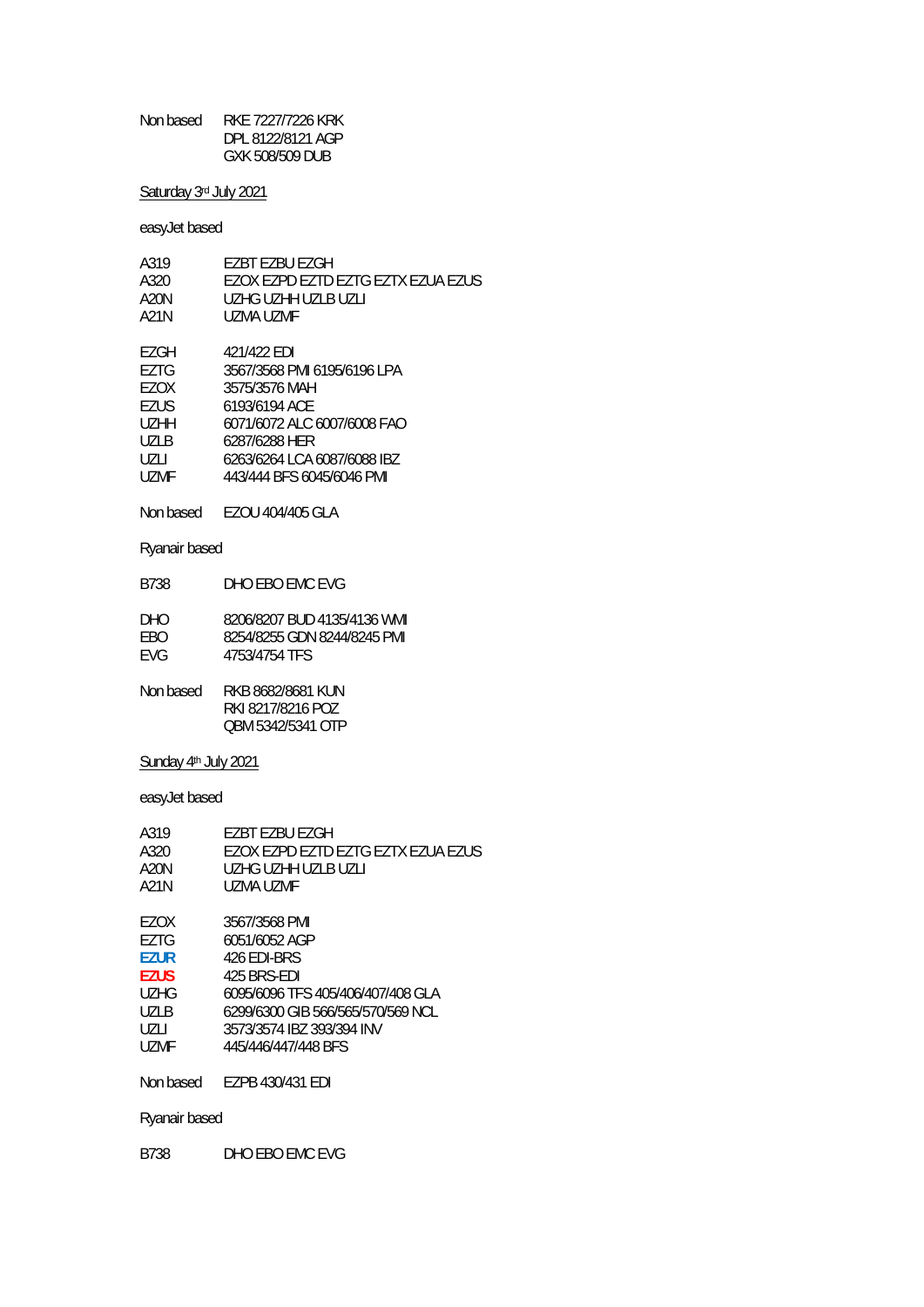| DHO.       | 8212/8213 WRO 8296/8297 ALC |
|------------|-----------------------------|
| FBO.       | 7226/7227 KRK 8248/8249 FAO |
| <b>FVG</b> | 8121/8122 AGP               |

Non based DPL 508/509 DUB

## Monday 5<sup>th</sup> July 2021

easyJet based

| A319 | F7BT F7BU F7GH                        |
|------|---------------------------------------|
| A320 | FZOX FZPD FZTD FZTG FZTX FZUA FZUR    |
| A20N | UZHG UZHH UZLB UZLI                   |
| A21N | UZMA UZME                             |
|      |                                       |
| EZBT | 9003 BRS-BRS                          |
| F7GH | 423/424 FDI                           |
| F7OX | 6245/6246 FNC 3567/3568 PMI           |
| F7TG | 401/402/407/408 GLA                   |
| F7UR | 6009/6010 FAO                         |
| UZHH | 566/565 NCL 403/404 GLA 393/394 INV   |
| UZLB | 421/422 EDI 6017/6018 MLA             |
| UZLI | 6127/6128 KGS 457/458 IOM 570/569 NCL |
| UZMF | 443/444/445/446/447/448 BFS           |
|      |                                       |

Non based EZOK 430/431 EDI

Ryanair based

DHO 7226/7227 KRK 8296/8297 ALC<br>EMC 4757/4758 LPA 4757/4758 LPA

| Non based | EVF 506/507 DUB   |
|-----------|-------------------|
|           | DCZ 8122/8121 AGP |

## Tuesday 6th July 2021

easyJet based

| A319<br>A320<br>A20N<br>A21N | EZBT EZBU EZGH<br>EZOX EZPD EZTD EZTG EZTX EZUA EZUR<br>UZHG UZHH UZLB UZLI<br>UZMA UZMF |
|------------------------------|------------------------------------------------------------------------------------------|
| <b>F7UR</b>                  | 6299/6300 GIB 427/428 EDI 570/569 NCL                                                    |
| <b>UZHG</b>                  | 421/422 EDI 393/394 INV 405/406 GLA                                                      |
| U <sub>7</sub> HH            | 3575/3576 MAH                                                                            |
| UZLI                         | 401/402 GLA 3567/3568 PMI                                                                |
| UZMF                         | 443/444/447/448 BFS                                                                      |

| B738               | DHO FBO FMC FVG                              |
|--------------------|----------------------------------------------|
| <b>FBO</b><br>FMC. | 5341/5342 OTP<br>4753/4754 TFS 8206/8207 BUD |
| <b>FVG</b>         | 8248/8249 FAO                                |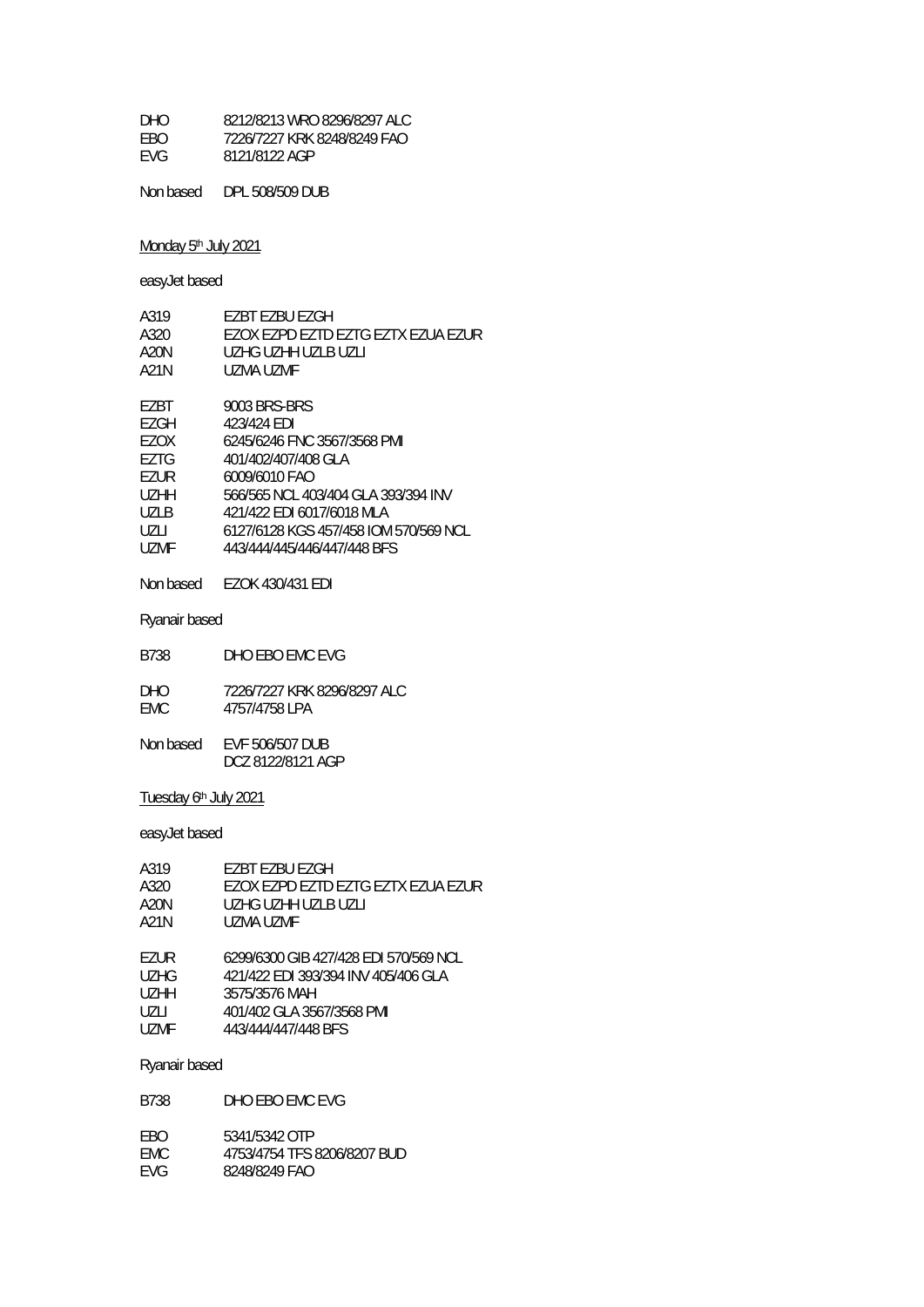| Non based | RSW 8217/8216 POZ |
|-----------|-------------------|
|           | RKS 8682/8681 KUN |
|           | RSH 4136/4135 WML |

Wednesday 7<sup>th</sup> July 2021

easyJet based

| A319        | EZBT EZBU EZGH                        |
|-------------|---------------------------------------|
| A320        | EZOX EZPD EZTD EZTG EZTX EZUA EZUR    |
| A20N        | UZHG UZHH UZLB UZLI                   |
| A21N        | UZMA UZME                             |
| EZOX        | 421/42 EDI 405/406 GLA                |
| F7TG        | 401/402 GLA                           |
| EZUR        | 6211/6212 CFU 427/428 EDI 449/450 BFS |
| <b>UZHH</b> | 3573/3574 IBZ                         |
| <b>UZLB</b> | 443/444 BFS 6071/6072 ALC             |
| UZLI        | 6129/6130 ZTH 6009/6010 FAO           |
| UZMF        | 6039/6040 PMI 393/394 INV 570/569 NCL |

## Ryanair based

| DHO. | 8254/8255 GDN 8121/8122 AGP |
|------|-----------------------------|
| FBO. | 8212/8213 WRO 8296/8297 ALC |

Non based DLH 506/507 DUB

Thursday 8th July 2021

easyJet based

| A319  | F7BT F7BU F7GH                     |
|-------|------------------------------------|
| A320  | EZOX EZPD EZTD EZTG EZTX EZUA EZUR |
| A20N  | UZHG UZHH UZLB UZLI                |
| A21N  | UZMA UZME                          |
|       |                                    |
| F7C11 | $1211122$ CDI EJOIE LO NIOI        |

| EZGH. | 421/422 EDI 570/569 NCL                 |
|-------|-----------------------------------------|
| EZOX  | 401/402 GLA 393/394 INV                 |
| EZTG  | 427/428/429/432 EDI                     |
| F7UR. | 3565/3566 FNC                           |
| UZHG. | 6015/6014 RMU 568/567 NCL 3567/3568 PMI |
| UZHH. | 6299/6300 GIB 405/406/407/408 GLA       |
| UZMF  | 443/444/447/448/449/450 BFS             |
|       |                                         |

Non based EZOP 430/431 EDI

Ryanair based

B738 DHO EBO EMC EVG

| DHO  | 8244/8245 PMI |
|------|---------------|
| FNO  | 7226/7227 KRK |
| FMC. | 4753/4754 TFS |
| FVG  | 8248/8249 FAO |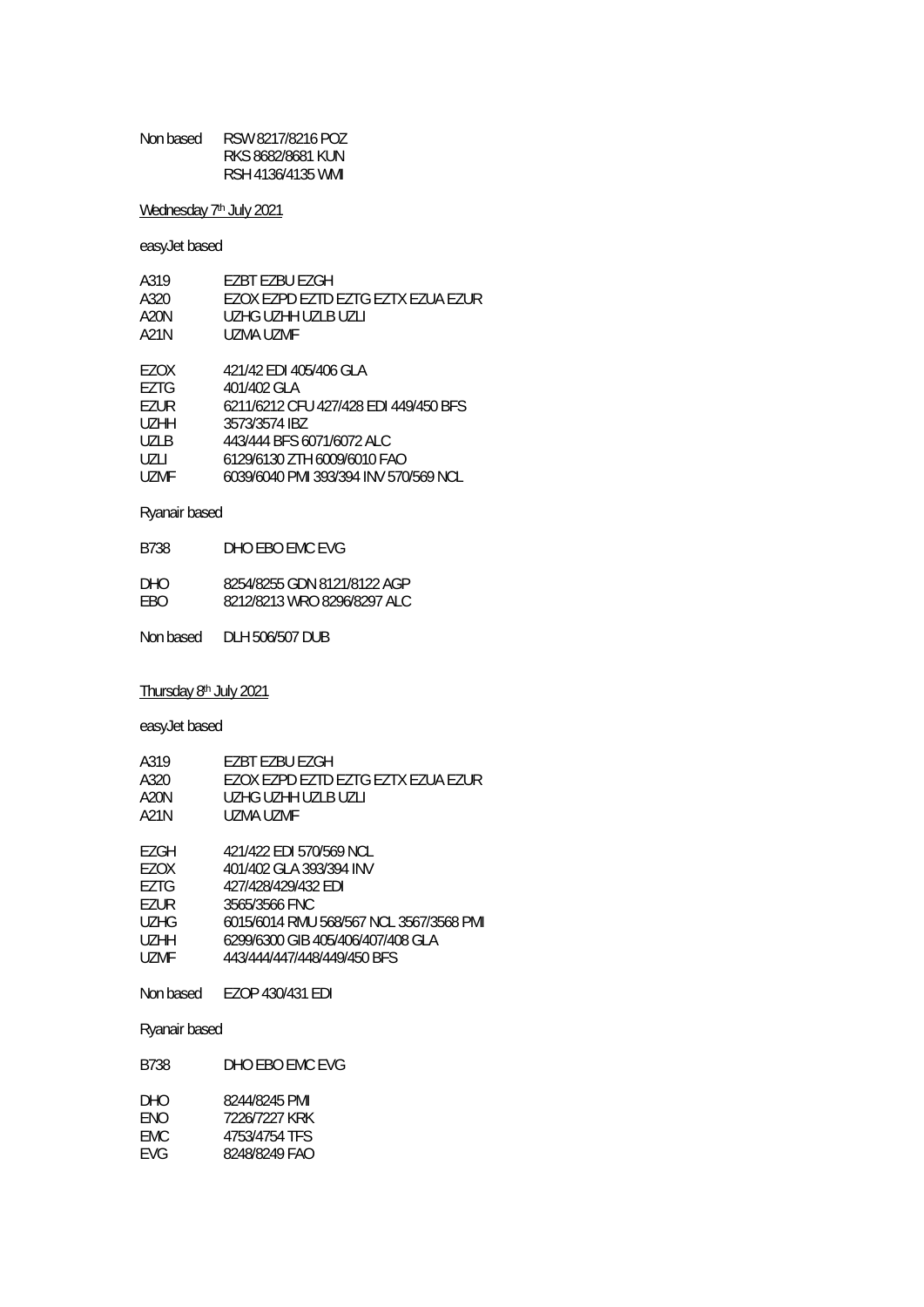## Friday 9th July 2021

## easyJet based

| A319        | EZBT EZBU EZGH                                |
|-------------|-----------------------------------------------|
| A320        | EZOX EZPD EZTD EZTG EZTX EZUA EZUR            |
| A20N        | UZHG UZHH UZI B UZI I                         |
| A21N        | UZMA UZME                                     |
|             |                                               |
| EZGH        | 457/458 IOM                                   |
| F7OX        | 421/422 EDI 403/406 GLA 6035/6036 MAD         |
| F7TG        | 6051/6052 AGP 393/394 INV 397/398 ABZ         |
| <b>FZUR</b> | 425/426/429/432 FDI                           |
| UZHH        | 6253/6254 LIS 568/567 NCL 407/408/409/410 GLA |
| UZI B       | 6095/6096 TFS 3577/3578 PMI                   |
| UZLI        | 6017/6018 MLA 570/569 NCL                     |
| UZMF        | 443/444/447/448/449/450 BFS                   |
|             |                                               |

Non based UZHP 430/431 EDI

## Ryanair based

- DHO 8248/8249 FAO<br>EBO 4757/4758 LPA 8 EBO 4757/4758 LPA 8296/8297 ALC
- Non based RKH 7227/7226 KRK GXK 8122/8121 AGP EMM 508/509 DUB

## Saturday 10<sup>th</sup> July 2021

## easyJet based

| A319 | F7BT F7BU F7GH                     |
|------|------------------------------------|
| A320 | EZOX EZPD EZTD EZTG EZTX EZUA EZUR |
| A20N | UZHG UZHH UZLB UZLI                |
| A21N | UZMA UZMF                          |
| F7GH | 421/422 FDI                        |
| F7OX | 6071/6072 ALC                      |

| LLUA        | $001110012$ ALG                                           |
|-------------|-----------------------------------------------------------|
| EZTD        | 3575/3576 MAH                                             |
| EZTG        | 6193/6194 ACE                                             |
| <b>UZHG</b> | 3567/3568/6045/6046 PMI                                   |
| <b>UZHH</b> | 6287/6288 HER                                             |
| UZLB        | 6087/6088 IBZ                                             |
| UZLI        | 651 BRS-JER 654/653 JER-NCL-JER 652 JER-BRS 6195/6196 LPA |
| UZMF        | 443/444 BFS                                               |
|             |                                                           |

Non based UZLF 404/405 GLA

| B738 | DHO EBO EMC EVG |
|------|-----------------|
|      |                 |

| DHO | 8206/8207 BUD               |
|-----|-----------------------------|
| EBO | 4753/4754 TFS 4135/4136 WML |
| EMC | 8254/8255 GDN               |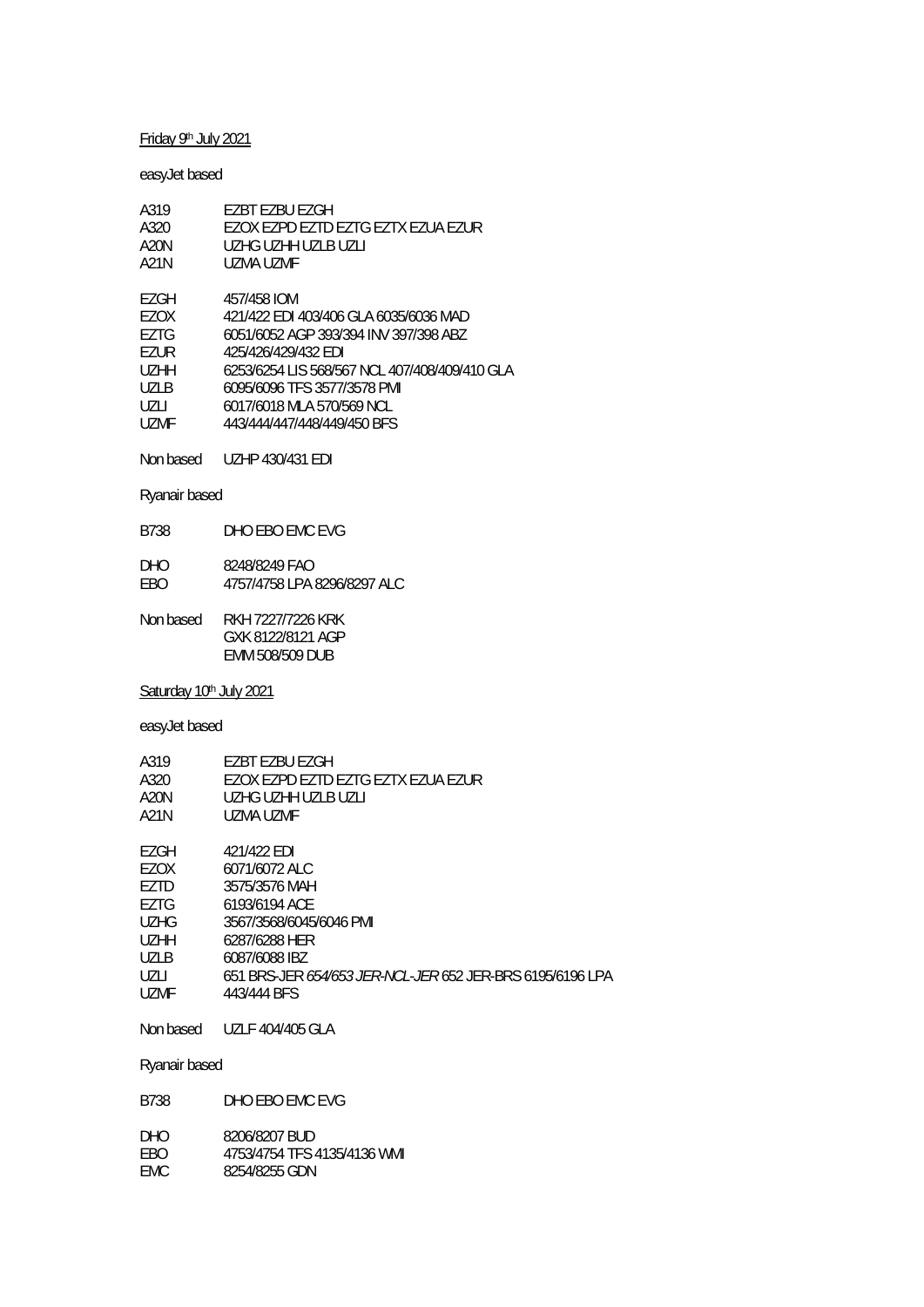EVG 8244/8245 PMI

| Non based | RSZ 8682/8681 KUN |
|-----------|-------------------|
|           | RSW 8217/8216 POZ |
|           | ODL 5342/5341 OTP |

Sunday 11<sup>th</sup> July 2021

easyJet based

| A319        | EZBT EZBU EZGH                    |
|-------------|-----------------------------------|
| A320        | EZOX EZPD EZTD EZTG EZUA EZUR     |
| A20N        | UZHG UZHH UZLB UZLL               |
| A21N        | UZMA UZME                         |
| F7BJ        | 9002 LTN-BRS                      |
| EZOX        | 6299/6300 GIB (17:28/23:02)       |
| F7TG        | 393/394 INV 449/450 BFS           |
| <b>F7TX</b> | 9001 BRS-LTN                      |
| F7UR        | 3573/3574 IBZ 566/565/570/569 NCL |
| UZHG        | 425/426 FDI 397/398 ABZ           |
| <b>UZLB</b> | 6051/6052 AGP 3577/3578 PMI       |
| UZLI        | 6095/6096 TFS 405/406/407/408 GLA |
| UZMF        | 445/446/447/448 BFS               |
|             |                                   |

Non based UZHP 430/431 EDI

B738 DHO EBO EMC EVG

Ryanair based

| <b>DHO</b> | 8121 BRS-AGP                |
|------------|-----------------------------|
| FRI        | 8122 AGP-BRS                |
| FMC.       | 7226/7227 KRK 8248/8249 FAO |
| <b>FVG</b> | 8212/8213 WRO 8296/8297 ALC |
|            |                             |

Non based DLG 508/509 DUB

Monday 12<sup>th</sup> July 2021

easyJet based

| A319        | EZBJ EZBT EZBU EZGH                   |
|-------------|---------------------------------------|
| A320        | EZOX EZPD EZTD EZTG EZUA EZUR         |
| A20N        | UZHG UZHH UZLB UZLI                   |
| A21N        | UZMA UZMF                             |
| EZGH        | 423/424 FDI                           |
| EZOX        | 566/565 NCL 397/398 ABZ               |
| F7TD        | 3577/3578 PMI                         |
| EZTG        | 6245/6246 FNC 407/408 GLA             |
| F7UR        | 6127/6128 KGS 457/458 IOM 570/569 NCL |
| <b>UZHG</b> | 393/394 INV                           |
| <b>UZHH</b> | 421/422 EDI 6017/6018 MLA             |
| U71 B       | 401/402/403/404 GLA 447/448 BFS       |
| <b>UZMD</b> | 444 BFS-BRS 445/446 BFS 6009/6010 FAO |
| UZMF        | 443 BRS-BES                           |
|             |                                       |

Non based UZHT 430/431 EDI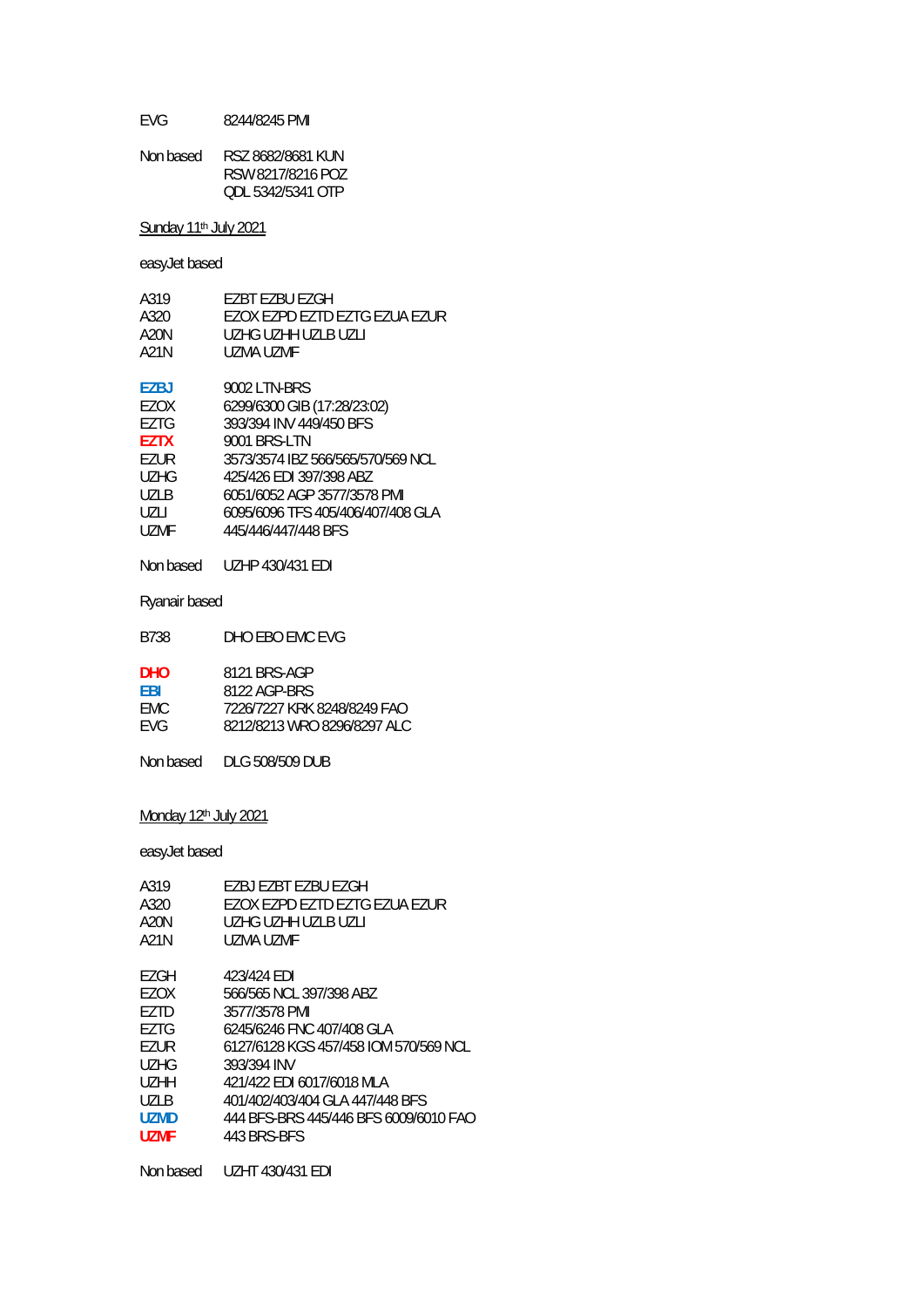| B738       | EBI EBO EMC EVG             |
|------------|-----------------------------|
| FMC.       | 4757/4758 LPA               |
| <b>FVG</b> | 7226/7227 KRK 8296/8297 ALC |

Non based EKO 506/507 DUB GXK 8122/8121 AGP

# Tuesday 13th July 2021

# easyJet based

| A319        | EZBJ EZBT EZBU EZGH                                            |
|-------------|----------------------------------------------------------------|
| A320        | EZOX EZPD EZTD EZTG EZUA EZUR                                  |
| A20N        | UZHG UZHH UZLB UZLI                                            |
| A21N        | UZMA UZMD                                                      |
| EZOX        | 421/422 EDI 393/394 INV 427/428 EDI                            |
| F7TD.       | 3575/3576 MAH 570/569 NCL                                      |
| <b>UZHG</b> | 401/402 GLA 651 BRS-JER <i>654/653 JER-NCL-JER</i> 652 JER-BRS |
| U7HH        | 405/406 GLA                                                    |
| UZLI        | 6299/6300 GIB 3567/3568 PMI                                    |
| <b>UZMD</b> | 443/444/447/448 BFS                                            |
|             |                                                                |

Ryanair based

| EBI EBO EMC EVG<br>B738 |  |
|-------------------------|--|
|-------------------------|--|

| FBO. | 4753/4754 TFS 8206/8207 BUD |
|------|-----------------------------|
| EMC  | 5341/5342 OTP 8248/8249 FAO |

| Non based | RSN 8217/8216 POZ |
|-----------|-------------------|
|           | DPP 8245/8244 PMI |
|           | RSZ 8682/8681 KUN |
|           | RSH 4136/4135 WMI |

Wednesday 14<sup>th</sup> July 2021

easyJet based

| A319        | F7BJ F7BT F7BU F7GH                   |
|-------------|---------------------------------------|
| A320        | EZOX EZPD EZTD EZTG EZUA EZUR         |
| A20N        | UZHG UZHH UZI B UZI I                 |
| A21N        | UZMA UZMD                             |
|             |                                       |
| F7OX        | 421/422 EDI                           |
| F7TG        | 3573/3574 IBZ                         |
| <b>EZUA</b> | 9003 BRS-LTN                          |
| EZUR        | 6211/6212 CEU 427/428 EDI 570/569 NCL |
| UZHG        | 401/402 GLA 397/398 ABZ               |
| U7HH        | 443/444 BFS 6071/6072 ALC             |
| U71 B       | 6009/6010 FAO                         |
| UZLI        | 6129/6130 ZTH 405/406 GLA             |
| UZMA        | 393/394 INV 449/450 BFS               |
| <b>UZMD</b> | 6039/6040 PMI                         |
|             |                                       |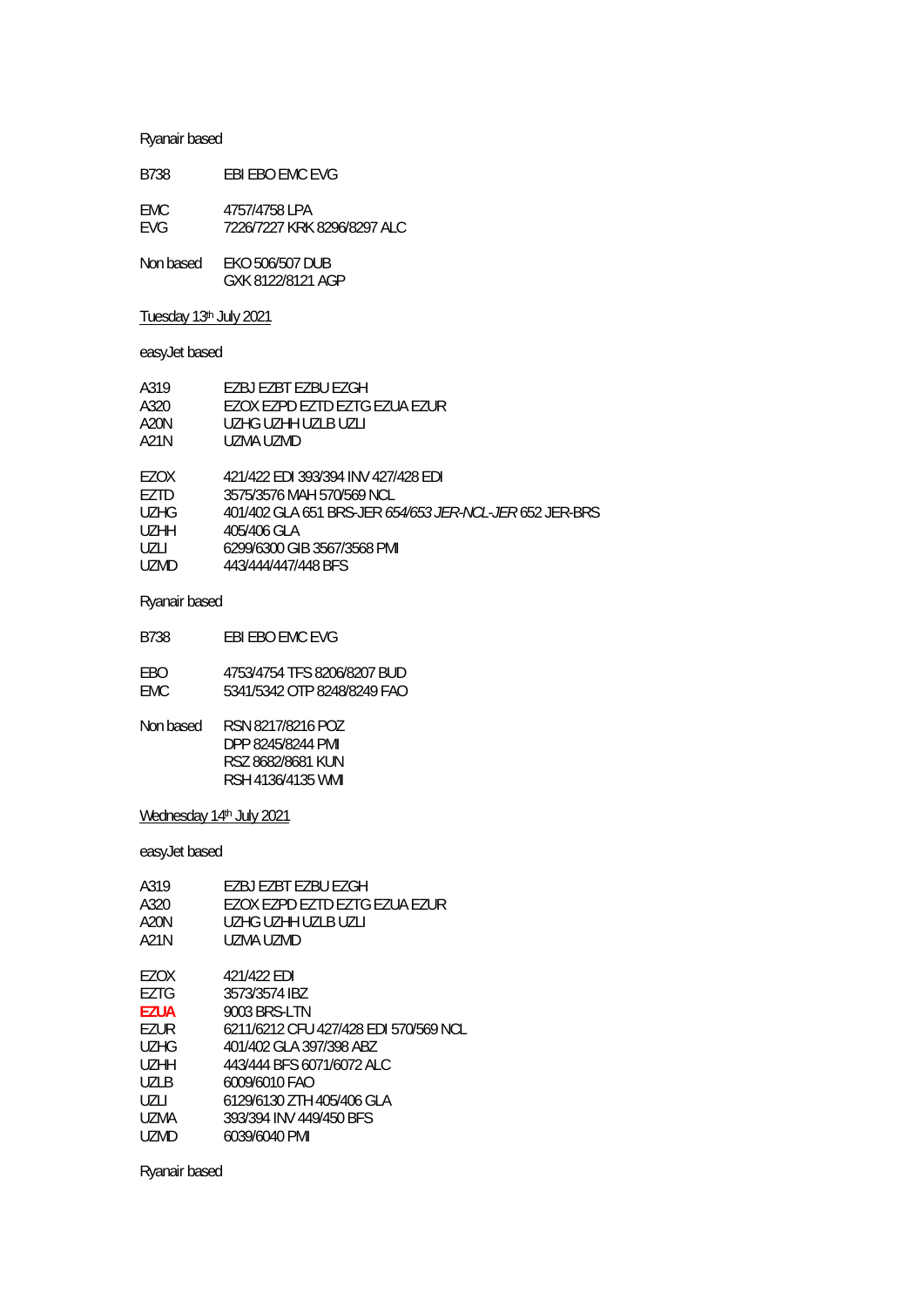## B738 EBI EBO EMC EVG

| FBI        | 178 BRS-CWL 127 CWL-PMF 179 PMF-BRS |
|------------|-------------------------------------|
| <b>FBO</b> | 8212/8213 WRO 8296/8297 ALC         |
| <b>FMA</b> | 8122 AGP-BRS                        |
| <b>FMC</b> | 8121 BRS-AGP                        |
| <b>FVG</b> | 8254/8255 GDN                       |

Non based DWH 506/507 DUB

# Thursday 15<sup>th</sup> July 2021

# easyJet based

| A319        | F7BJ F7BT F7BU F7GH                         |
|-------------|---------------------------------------------|
| A320        | FZOX FZPD FZTD FZTG FZUR                    |
| A20N        | UZHG UZHH UZI B UZI I                       |
| A21N        | UZMA UZMD                                   |
| EZBJ        | 570/569 NCL                                 |
| <b>EZBT</b> | 9004 BRS-LTN                                |
| <b>EZFR</b> | 9003 LTN-BRS                                |
| F7GH        | 421/422 EDI                                 |
| EZOX        | 393/394 INV                                 |
| <b>F7TA</b> | 9002 LGW-BRS                                |
| F7TD        | 3565/3566 FNC                               |
| F7TG        | 651 BRS-JFR 654/653 JFR-NCL-JFR 652 JFR-BRS |
| <b>EZUR</b> | 3575/3576 MAH                               |
| UZHG        | 6015/6014 RMU 568/567 NCL 3567/3568 PMI     |
| U71 B       | 6299/6300 GIB 405/406/407/408 GLA           |
| UZLI        | 401/402 GLA 427/428/429/432 EDI             |
| UZMD        | 443/444/447/448/449/450 BFS                 |

Non based EZPB 430/431 EDI

## Ryanair based

B738 EBI EBO EMA EVG

| FBI | 7226/7227 KRK               |
|-----|-----------------------------|
| EBO | 4753/4754 TFS 8244/8245 PMI |
| EMA | 8248/8249 FAO               |

## Friday 16th July 2021

| A319              | F7BJ F7BU F7FR F7GH                   |
|-------------------|---------------------------------------|
| A320              | EZOX EZPD EZTA EZTD EZTG EZUR         |
| A20N              | UZHG UZHH UZLB UZLI                   |
| A21N              | UZMA UZMD                             |
|                   |                                       |
| EZOX              | 403/406 GLA 3577/3578 PMI             |
| F7TD              | 6253/6254 LIS 568/567 NCL 407/408 GLA |
| EZTG              | 6051/6052 AGP 457/458 IOM 409/410 GLA |
| EZUR              | 6017/6018 MLA 6035/6036 MAD           |
| U <sub>7</sub> HH | 421/422 EDI 393/394 INV 570/569 NCL   |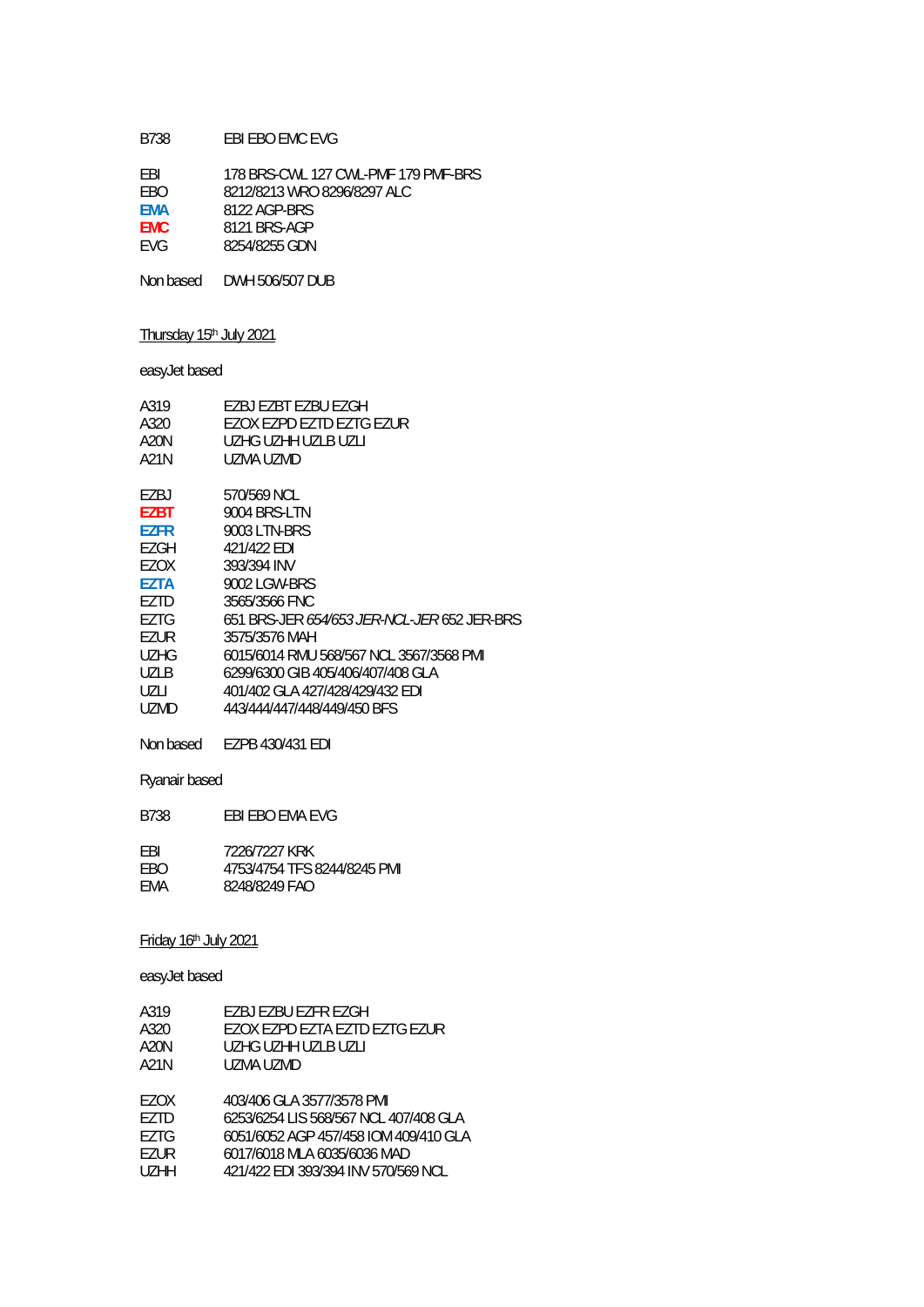| 1171 B | 425/426/429/432 FDI         |
|--------|-----------------------------|
| UZLI   | 6095/6096 TFS 397/398 ABZ   |
| UZMA   | 443/444/447/448/449/450 BFS |

Non based EZPB 430/431 EDI

Ryanair based

| <b>B738</b> | EBI EBO EMA EVG |  |
|-------------|-----------------|--|
|-------------|-----------------|--|

| FRI  | 2292/2291 ALC 8234/8235 PML               |
|------|-------------------------------------------|
| FRO. | 4440/4441 VLC 6022/6023 BZR 8244/8245 PML |
| FMA  | 8264/8265 IBZ 6026/6027 FGC 8248/8249 FAO |
| FVG. | 4757/4758 LPA 8296/8297 ALC               |

Non based EVP 504/505 DUB RSI 7227/7226 KRK EMC 8122/8121 AGP DYE 508/509 DUB

Saturday 17th July 2021

easyJet based

| A319        | F7BJ F7BU F7FR F7GH                                |
|-------------|----------------------------------------------------|
| A320        | FZOX FZPD FZTA FZTD FZTG FZUR                      |
| A20N        | UZHG UZHH UZLB UZLI                                |
| A21N        | UZMA UZMD                                          |
|             |                                                    |
| F7GH        | 6269/6270 PUY                                      |
| EZOX        | 6263/6264 LCA 6087/6088 IBZ                        |
| F7PD        | 3575/3576 MAH 6045/6046 PMI                        |
| F7TG        | 651 BRS-JER <i>654/653 JER-NCL-JER</i> 652 JER-BRS |
| EZUR        | 6193/6194 ACF 6195/6196 LPA                        |
| U7HF        | 6072 ALC-BRS 6261/6262 PFO                         |
| UZHG        | 6287/6288 HFR                                      |
| <b>UZHH</b> | 6071 BRS-ALC                                       |
| U71 B       | 6111/6112 NCF                                      |
| UZLI        | 3567/3568 PMI                                      |
| UZMD.       | 443/444 BFS 6147/6148 OPO                          |
|             |                                                    |

Non based EZTL 404/405 GLA

- B738 EBI EBO EMA EVG
- EBI 8234/8235 PMI 3385/3386 LIG 8296/8297 ALC<br>EBO 4755/4756 ACE 4135/4136 WMI
- EBO 4755/4756 ACE 4135/4136 WMI<br>EFJ 4754 TFS-BRS 8244/8245 PMI **EFJ** 4754 TFS-BRS 8244/8245 PMI
- EMA 8121/8122 AGP 7786/7787 CHQ<br>EVG 4753 BRS-TFS
- **EVG** 4753 BRS-TFS

| Non based | <b>FNF 504/505 DUB</b> |
|-----------|------------------------|
|           | RKI 8255/8254 GDN      |
|           | RSE 8207/8206 BUD      |
|           | EBS 8249/8248 FAO      |
|           | RSZ 8682/8681 KUN      |
|           | RSW 8217/8216 POZ      |
|           | OED 5342/5341 OTP      |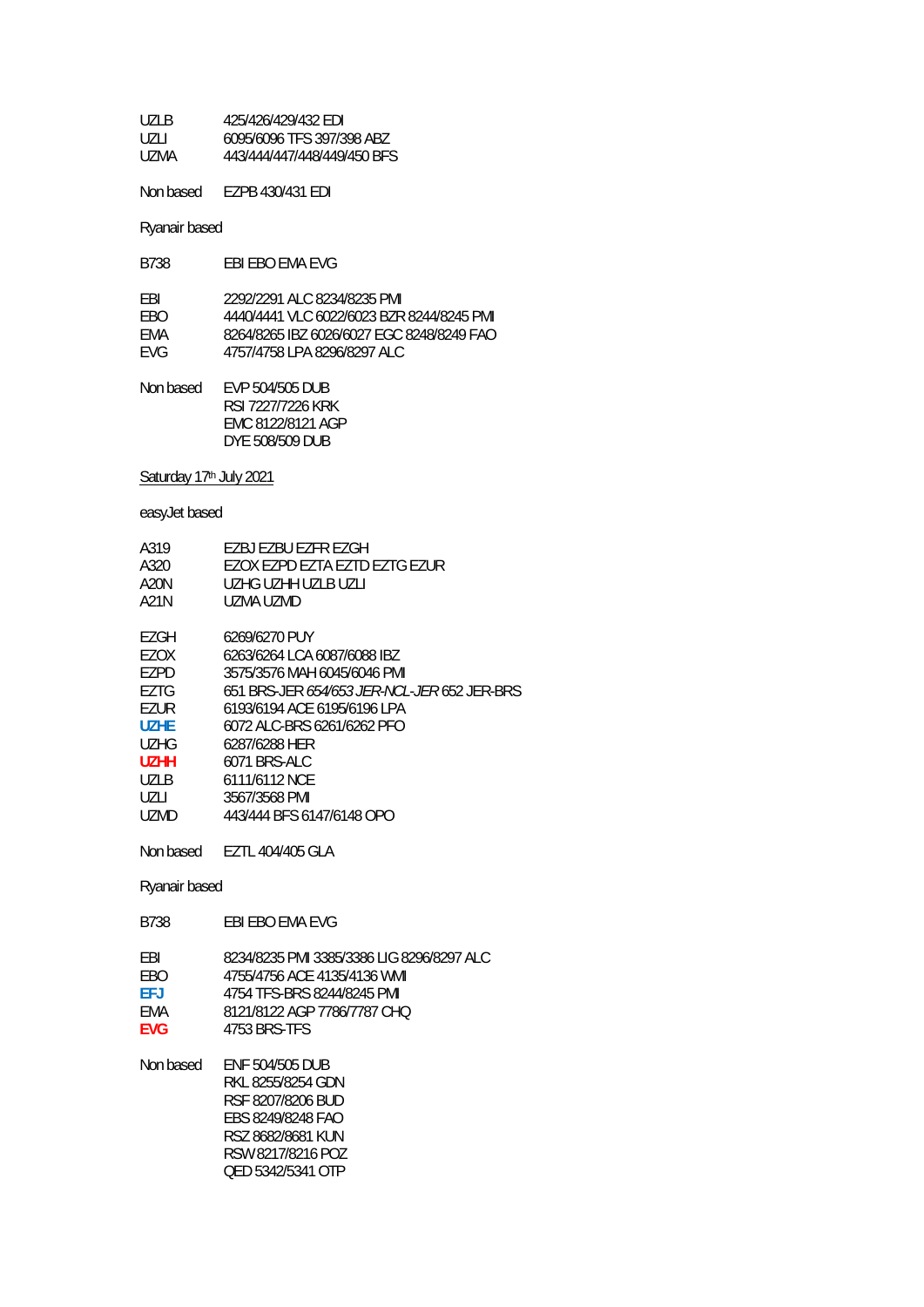### DCR 508/509 DUB

## Sunday 18th July 2021

easyJet based

| A319  | EZBJ EZBU EZFR EZGH                   |
|-------|---------------------------------------|
| A320  | FZOX FZPD FZTA FZTD FZTG FZUR         |
| A20N  | UZHE UZHG UZLB UZLL                   |
| A21N  | UZMA UZMD                             |
|       |                                       |
| EZOX  | 425/426 EDI                           |
| F7TD  | 6051/6052 AGP 566/565/570/569 NCL     |
| F7UR  | 405/406/407/408 GLA                   |
| UZHF  | 3577/3578 PMI                         |
| UZHG  | 6095/6096 TFS                         |
| U71 B | 3573/3574 IBZ 393/394 INV 397/398 ABZ |
| U7LI  | 6299/6300 GIB 449/450 BFS             |
| UZMA  | 445/446/447/448 BFS                   |
|       |                                       |

Non based UZHI 430/431 EDI

Ryanair based

B738 EBI EBO EFJ EMA

| FBI  | 8212/8213 WRO 8296/8297 ALC               |
|------|-------------------------------------------|
| FBO. | 7226/7227 KRK 8202/8203 NOC 8248/8249 FAO |
| FFJ  | 8121/8122 AGP 9336/9335 GRO               |
| FMA  | 8244/8245 PMI                             |

Non based EKD 2291/2292 ALC EKC 506/507 DUB DHO 508/509 DUB

## Monday 19th July 2021

easyJet based

| A319  | F7BJ F7BU F7FR F7GH                       |
|-------|-------------------------------------------|
| A320  | FZOX FZPD FZTA FZTD FZTG FZUR             |
| A20N  | UZHE UZHG UZLB UZLI                       |
| A21N  | UZMA UZMD                                 |
| EZBJ  | 566/565 NCL 457/458 IOM                   |
| EZGH  | 6205/6206 SPU 423/424 EDI                 |
| F7OX  | 6071/6072 ALC 6043/6044 PMI               |
| FZPD  | 393/394 INV 397/398 INV                   |
| F7TA  | 6601/6602 JTR                             |
| F7TG  | 6245/6246 FNC 570/569 NCL                 |
| UZHE  | 421/422 FDI 6015/6014 RMU                 |
| UZHG  | 401/402/403/404/407/408 GLA 6087/6088 IBZ |
| U71 B | 6051/6052 AGP 6017/6018 MLA               |
| UZLI  | 6127/6128 KGS                             |
| UZMA  | 443/444/445/446/447/448 BFS               |
| UZMD  | 6041/6042 PMI 6009/6010 FAO               |
|       |                                           |

Non based UZHT 430/431 EDI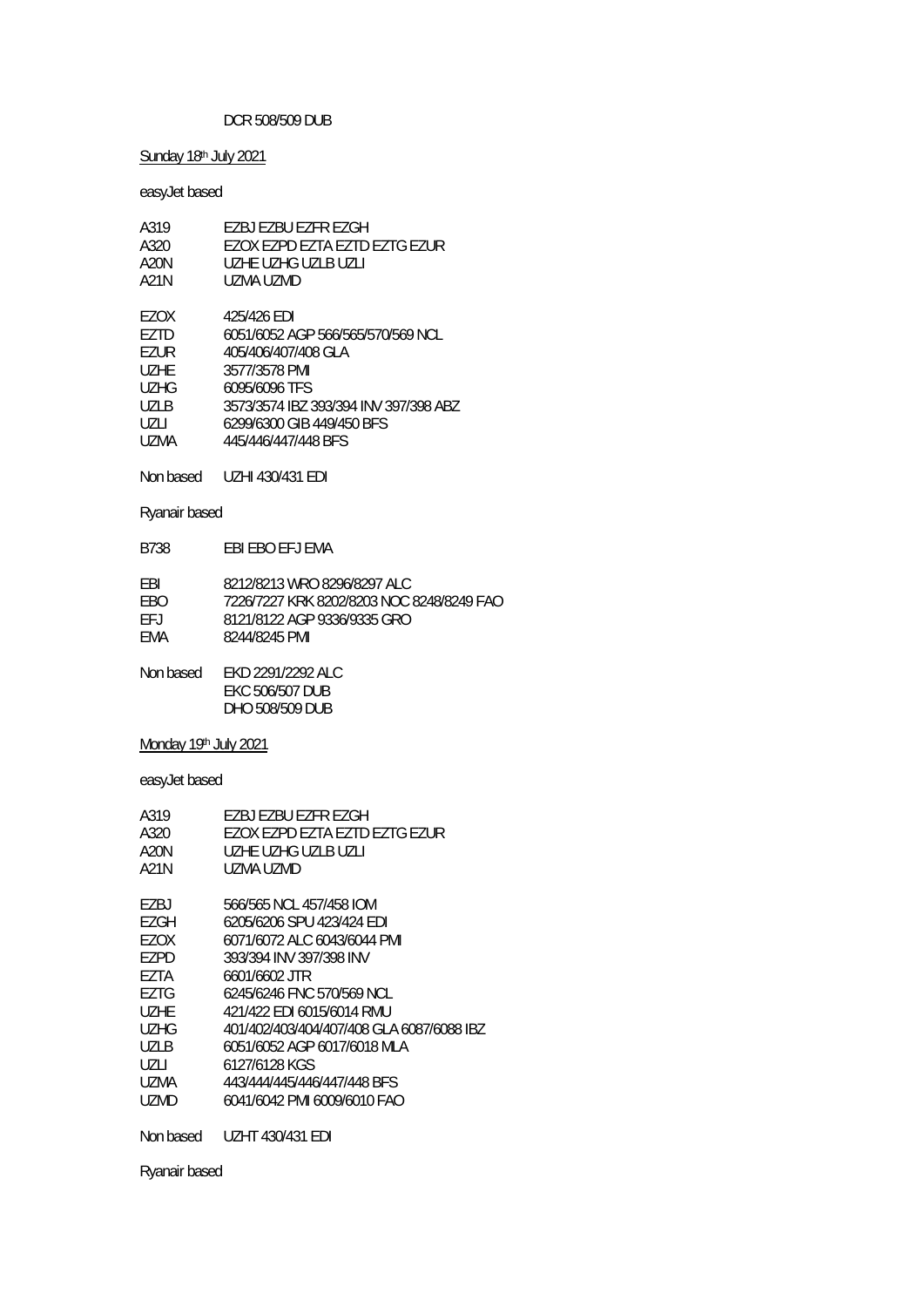### B738 EBI EBO EFJ EMA

| FRI        | 4440/4441 VLC 6022/6023 BZR 8244/8245 PMI |
|------------|-------------------------------------------|
| <b>FBO</b> | 4757/4758 LPA 8264/8265 IBZ               |
| FFJ.       | 7226/7227 KRK 6026/6027 EGC 8296/8297 ALC |
| FMA        | 2292/2291 ALC 8248/8249 FAO               |
|            |                                           |

Non based ENA 506/507 DUB GXI 8122/8121 AGP

## Tuesday 20<sup>th</sup> July 2021

## easyJet based

| A319        | EZBJ EZBU EZFR EZGH                                |
|-------------|----------------------------------------------------|
| A320        | FZOX FZPD FZTA FZTD FZTG FZUR                      |
| A20N        | UZHE UZHG UZLB UZLI                                |
| A21N        | UZMA UZMD                                          |
|             |                                                    |
| F7GH        | 421/422 EDI 393/394 INV 427/428 EDI 6147/6148 OPO  |
| F7OX        | 6299/6300 GIB 405/406 GLA                          |
| EZTA        | 6095/6096 TFS                                      |
| F7TD        | 401/402 GLA 570/569 NCL                            |
| F7TG        | 651 BRS-JER <i>654/653 JER-NCL-JER</i> 652 JER-BRS |
| <b>FZUR</b> | 6007/6008 FAO                                      |
| UZHG        | 6089/6090 MAH                                      |
| UZLI        | 6205/6206 SPU 6041/6042 PMI                        |
| UZMA        | 6039/6040 PMI                                      |
| UZMD        | 443/444/447/448 BFS                                |
|             |                                                    |

## Ryanair based

| 3385/3386 LIG               |
|-----------------------------|
| 4755/4756 ACE               |
| 4753/4754 TFS 8206/8207 BUD |
| 5341/5342 OTP 8248/8249 FAO |
|                             |

Non based RSC 8217/8216 POZ DPG 8122/8121 AGP DWW 8235/8234 PMI EFE 506/507 DUB DLY 8297/8296 ALC RKS 8682/8681 KUN RST 4136/4135 WMI

#### Wednesday 21st July 2021

| A319 | F7BJ F7BU F7FR F7GH                 |
|------|-------------------------------------|
| A320 | EZOX EZPD EZTA EZTD EZTG EZUR       |
| A20N | UZHE UZHG UZLB UZLI                 |
| A21N | UZMA UZMD                           |
|      |                                     |
| F7BJ | 393/394 INV                         |
| F7OX | 401/402 GLA 6087/6088 IBZ           |
| F7PD | 421/422 EDI 427/428 EDI 570/569 NCL |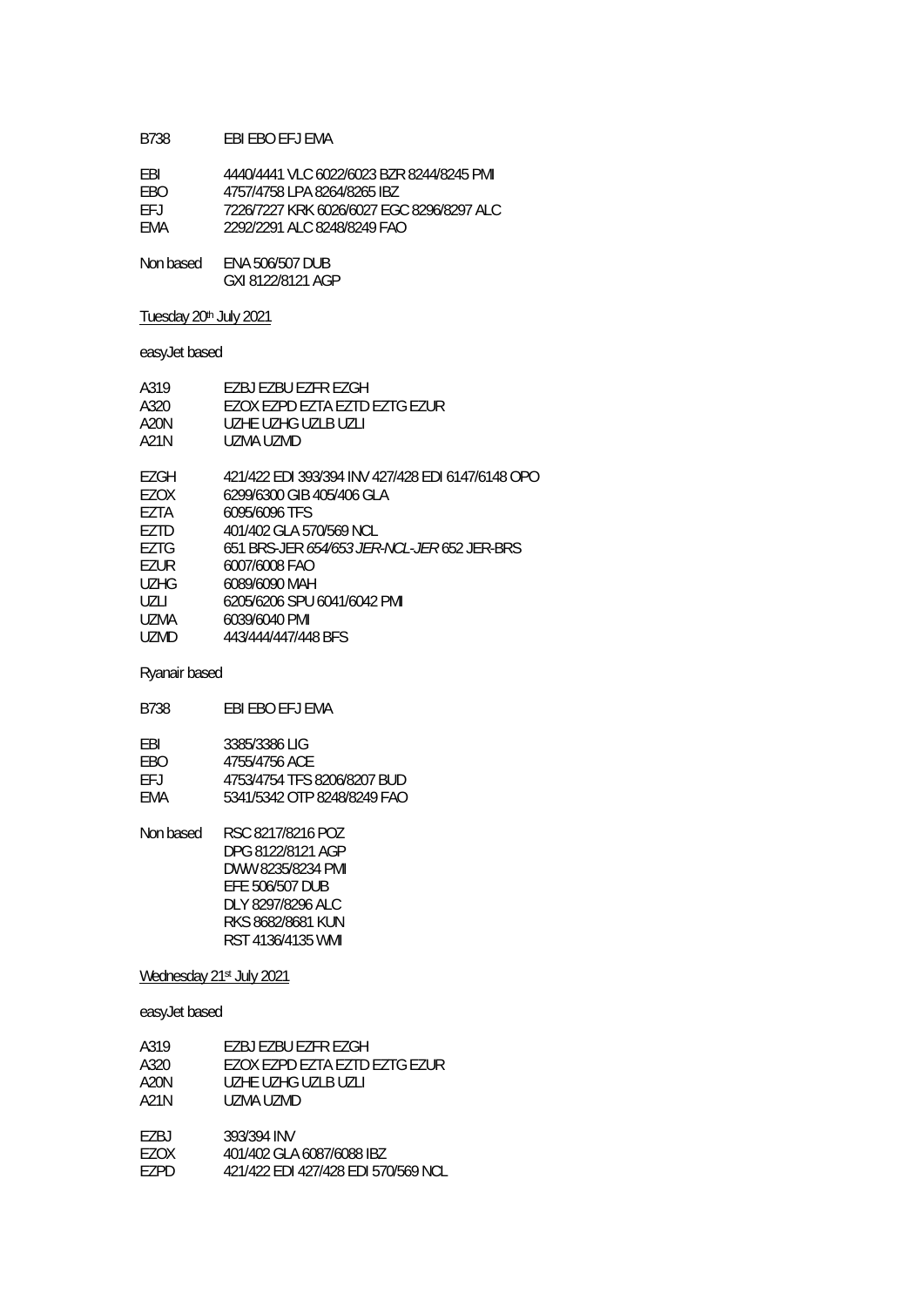| F7TD  | 6211/6212 CFU 6045/6046 PMI           |
|-------|---------------------------------------|
| EZUR  | 6251/6252 DBV 6261/6262 PFO           |
| UZHE. | 443/444 BFS 6071/6072 ALC 397/398 INV |
| U71 B | 405/406 GLA                           |
| UZLI  | 6039/6040 PMI 6009/6010 FAO           |
| UZMA  | 6053/6056 AGP                         |
| UZMD. | 6129/6130 ZTH 449/450 BFS             |
|       |                                       |

| FBI  | 8254/8255 GDN 7786/7787 CHO               |
|------|-------------------------------------------|
| FBO. | 8202/8203 NOC 8121/8122 AGP               |
| FFJ. | 8212/8213 WRO 9336/9335 GRO 8296/8297 ALC |
| FMA  | 8264/8265 IBZ                             |
|      |                                           |

| Non based | DWM 8245/8244 PMI |
|-----------|-------------------|
|           | FVC 2291/2292 ALC |
|           | DLV 506/507 DUB   |

Thursday 22nd July 2021

easyJet based

| A319      | EZBJ EZBU EZFR F7GH                                |
|-----------|----------------------------------------------------|
| A320      | FZOX FZPD FZTA FZTD FZTG FZUR                      |
| A20N      | UZHE UZHG UZLB UZLL                                |
| A21N      | UZMA UZMD                                          |
|           |                                                    |
| F7BJ      | 651 BRS-JER <i>654/653 JER-NCL-JER</i> 652 JER-BRS |
| EZGH      | 405/406 GLA 570/569 NCL                            |
| EZOX      | 443/444 BFS                                        |
| F7PD      | 401/402 GLA 6041/6042 PMI 6089/6090 MAH            |
| F7TA      | 6205/6206 SPU 568/567 NCL                          |
| F7TD      | 6039/6040 PMI 393/394 INV                          |
| FZTG      | 6015/6014 RMU 407/408 GLA                          |
| F7UR      | 427/428/429/432 FDI                                |
| UZHG      | 421/422 FDI                                        |
| UZLB      | 6245/6246 FNC                                      |
| UZLI      | 6299/6300 GIB                                      |
| UZMD.     | 447/448/449/450 BFS                                |
| Non based | <b>EZOK 430/431 EDI</b>                            |
|           |                                                    |

Ryanair based

| FBI. | 8234/8235 PMI 7226/7227 KRK |
|------|-----------------------------|
| FRO. | 4755/4756 ACE 8244/8245 PMI |
| FF L | 4753/4754 TFS 8121/8122 AGP |
| FMA  | 8248/8249 FAO 8296/8297 ALC |

| Non based | DCO 504/505 DUB    |
|-----------|--------------------|
|           | DI K 2291/2292 ALC |

Friday 23rd July 2021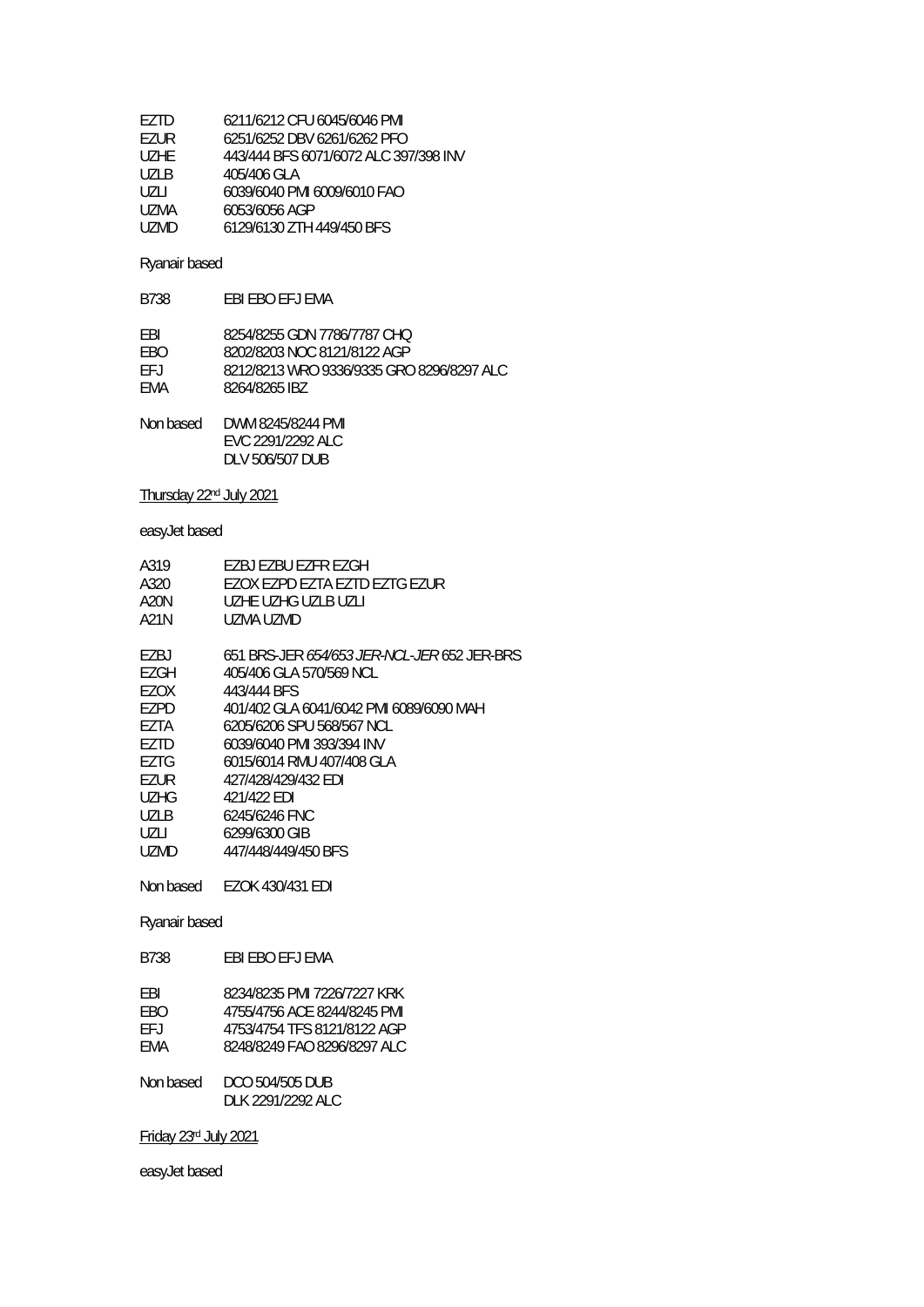| A319        | EZBJ EZBU EZFR EZGH                     |
|-------------|-----------------------------------------|
| A320        | EZOX EZPD EZTA EZTD EZTG EZUR           |
| A20N        | UZHE UZHG UZLB UZLL                     |
| A21N        | UZMA UZMD                               |
|             |                                         |
| F7BJ        | 5411/5412 BCN 457/458 IOM 570/569 NCL   |
| F7OX        | 6017/6018 MLA 6605/6606 JMK             |
| F7PD        | 5355/5356 CFU                           |
| F7TA        | 6051/6052 AGP 393/394 INV 6035/6036 MAD |
| F7TG        | 443/444 BFS 403/406 GLA 409/410 GLA     |
| EZUR        | 6253/6254 LIS 568/567 NCL 407/408 GLA   |
| U7HF        | 425/426/429/432 FDI                     |
| UZHG        | 421/422 EDI 5305/5306 KGS               |
| UZLB        | 6039/6040/6043/6044 PMI                 |
| U7LI        | 6095/6096 TFS 397/398 ABZ               |
| UZMA        | 6071/6072 ALC 447/448/449/450 BFS       |
| <b>UZMD</b> | 6009 BRS-FAO                            |
| UZMF        | 6010 FAO-BRS                            |
|             |                                         |

Non based EZOK 430/431 EDI

Ryanair based

B738 EBI EBO EFJ EMA

| FBI  | 4440/4441 VLC 6022/6023 BZR 8244/8245 PML |
|------|-------------------------------------------|
| FBO. | 8264/8265 IBZ 6026/6027 EGC 8248/8249 FAO |
| FFJ. | 2292/2291 ALC 8234/8235 PML               |
| FMA  | 4757/4758 LPA 8296/8297 ALC               |

Non based DLW 504/505 DUB RKQ 7227/7226 KRK EVI 8122/8121 AGP EVC 508/509 DUB

Saturday 24<sup>th</sup> July 2021

| A319        | EZBJ EZBU EZFR F7GH                                              |
|-------------|------------------------------------------------------------------|
| A320        | EZOX EZPD EZTA EZTD EZTG EZUR                                    |
| A20N        | UZHE UZHG UZLB UZLL                                              |
| A21N        | UZMA UZMF                                                        |
| EZBJ        | 6007/6008 FAO                                                    |
| F7GH        | 421/422 FDI 6269/6270 PUY                                        |
| EZOX        | 6015/6014 RMU 6129/6130 ZTH                                      |
| F7PD        | 443/444 BFS                                                      |
| F7TA        | 5277/5278 AGP 6089/6090 MAH                                      |
| EZTD        | 6041/6042 PMI 6087/6088 IBZ                                      |
| UZUR        | 6071/6072 ALC 6261/6262 PFO                                      |
| <b>UZHE</b> | 651 BRS-JER <i>654/653 JER-NCL-JER</i> 652 JER-BRS 6195/6196 LPA |
| <b>UZHG</b> | 6263/6264 LCA 6045/6046 PMI                                      |
| U71 B       | 6111/6112 NCF 6133/6134 FFL                                      |
| UZLI        | 6287/6288 HER 6147/6148 OPO                                      |
| UZMA        | 6205/6206 SPU 6065/6066 FUE                                      |
| <b>UZMF</b> | 6193/6194 ACE                                                    |
| Non based   | EZUZ 404/405 GLA                                                 |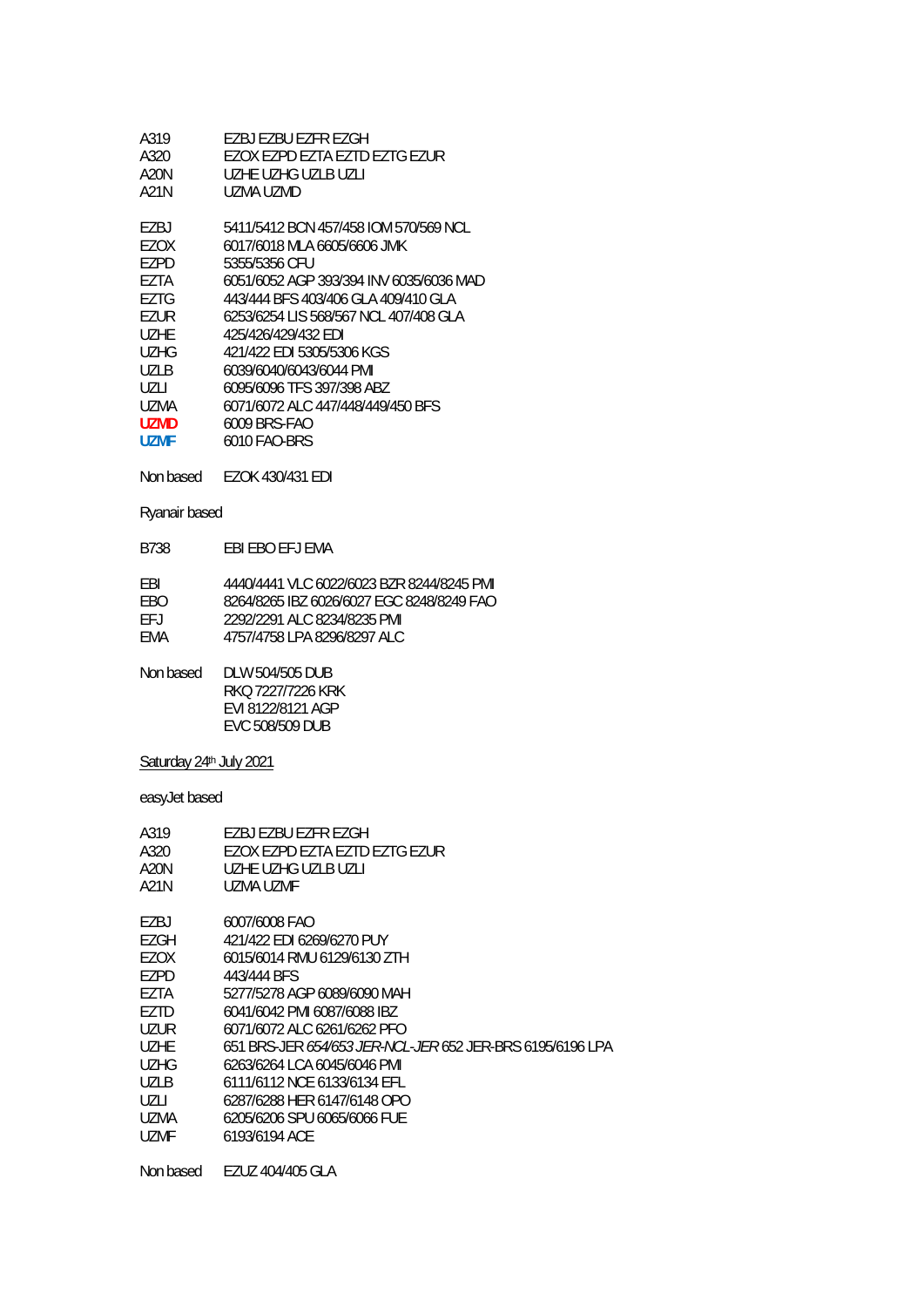| B738                                   | FBI FBO FFJ FMA                                                                                                                        |
|----------------------------------------|----------------------------------------------------------------------------------------------------------------------------------------|
| <b>FBI</b><br><b>FBO</b><br>FFJ<br>FMA | 8234/8235 PMI 3385/3386 LIG 8296/8297 ALC<br>8121/8122 AGP 7786/7787 CHQ<br>4755/4756 ACF 8244/8245 PMI<br>4753/4754 TFS 4135/4136 WML |
|                                        | Non based DYF 504/505 DUB                                                                                                              |

 RKL 8255/8254 GDN RSD 8207/8206 BUD EKE 8249/8248 FAO RKS 8682/8681 KUN RSW 8217/8216 POZ QEH 5342/5341 OTP DCR 508/509 DUB

Sunday 25<sup>th</sup> July 2021

easyJet based

| A319        | F7BJ F7BU F7FR F7GH                                  |
|-------------|------------------------------------------------------|
| A320        | EZOX EZPD EZTA EZTD EZTG EZUR                        |
| A20N        | UZHE UZHG UZLB UZLI                                  |
| A21N        | UZMA UZMF                                            |
| EZBJ        | 427/428 EDI 570/569 NCL                              |
| EZBU        | 9003 BRS-BRS                                         |
| EZOX        | 445/446/447/448 BFS                                  |
| F7PD        | 6039/6040 PMI 425/426 EDI 449/450 BFS                |
| <b>FZTA</b> | 6205/6206 SPU 5359/5360 FAO                          |
| <b>EZTB</b> | 6092 IBZ-BRS 6041/6042 PMI                           |
| <b>EZTD</b> | 6091 BRS-IBZ                                         |
| F7TG        | 6289/6290 PVK 6061/6062 ATH                          |
| EZUR        | 401/402 GLA                                          |
| UZHE        | 6071/6072 ALC 393/394 INV 397/398 ABZ                |
| <b>UZHG</b> | 6253/6254 LIS 566/565 NCL                            |
| U71 B       | 6299/6300 GIB 6251/6252 BDV 453 BRS-BFS 9005 BFS-BRS |
| UZLI        | 6095/6096 TFS 405/406/407/408 GLA                    |
| UZMA        | 6012/6013 RHO                                        |
| <b>UZMF</b> | 6051/6052 AGP 6211/6212 CFU                          |

Non based EZOK 430/431 EDI

Ryanair based

#### B738 EBI EBO EFJ EMA

| FRI | 8296/8297 ALC |
|-----|---------------|
| EBO | 8244/8245 PMI |

EBO 8244/8245 PMI<br>FEJ 7226/7227 KRK

EFJ 7226/7227 KRK 8202/8203 NOC 8248/8249 FAO

EMA 8121/8122 AGP 9366/9335 GRO

EKX 3233 AGP-BRS/32 BRS-MAN (Medical divert 22:32/00:30 Monday)

Non based ENB 2291/2292 ALC DHS 506/507 DUB EGD 508/509 DUB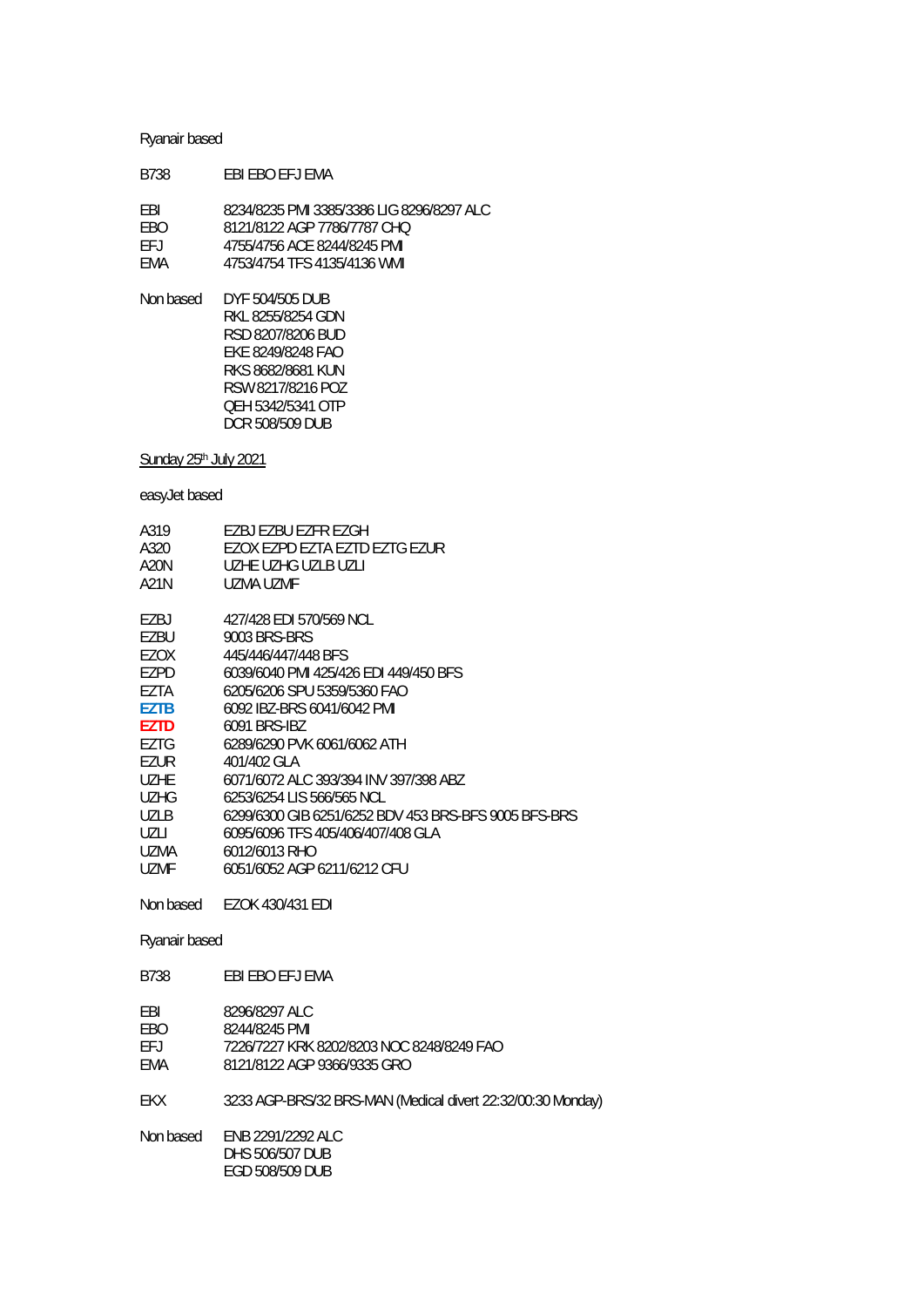# Monday 26<sup>th</sup> July 2021

# easyJet based

| A319        | EZBJ EZBU EZFR EZGH                                 |
|-------------|-----------------------------------------------------|
| A320        | F7OX F7PD F7TA F7TB F7TG F7UR                       |
| A20N        | UZHE UZHG UZLB UZLL                                 |
| A21N        | UZMA UZME                                           |
| F7BJ        | 6205/6206 SPU 423/424 EDI                           |
| F7GH        | 566/565 NCL 457/458 IOM                             |
| EZPD        | 397/398 ABZ                                         |
| F7TA        | 5343/5344 LPA                                       |
| F7TB        | 6051/6052 AGP 6015/6014 RMU                         |
| F7TG        | 5411/5412 BCN 6017/6018 MLA                         |
| F7UR        | 443/444 BFS 6071/6072 ALC 447/448 BFS 6043/6044 PMI |
| UZHE.       | 6245/6246 FNC 570/569 NCL                           |
| <b>UZHG</b> | 421/422 EDI 403/404 GLA                             |
| UZLB        | 445/446 BFS 393/394 INV 407/408 GLA 6087/6088 IBZ   |
| UZLI        | 401/402 GLA 6041/6042 PMI                           |
| UZMA        | 6127/6128 KGS                                       |
| UZMF        | 6601/6602 JTR 6009/6010 FAO                         |
|             |                                                     |

Non based UZHT 430/431 EDI

## Ryanair based

| EBI EBO EFJ EMA<br>B738 |
|-------------------------|
|-------------------------|

| FRI  | 4440/4441 VLC 6022/6023 BZR 8244/8245 PMI |
|------|-------------------------------------------|
| FRO. | 4757/4758 LPA 8264/8265 IBZ               |
| FFJ. | 7226/7227 KRK 6026/6027 EGC 8296/8297 ALC |
| FMA  | 2292/2291 ALC 8248/8249 FAO               |
|      |                                           |

| Non based | <b>EKC 506/507 DUB</b> |
|-----------|------------------------|
|           | DWP 8122/8121 AGP      |

Tuesday 27th July 2021

| A319  | F7BJ F7BU F7FR F7GH                                            |
|-------|----------------------------------------------------------------|
| A320  | FZOX FZPD FZTA FZTB FZTG FZUR                                  |
| A20N  | UZHE UZHG UZLB UZLI                                            |
| A21N  | UZMA UZMF                                                      |
| F7BJ  | 6269/6270 PUY                                                  |
| EZGH  | 421/422 EDI 393/394 INV 427/428 EDI 6147/6148 OPO              |
| EZOX  | 6205/6206 SPU 6089/6090 MAH                                    |
| EZPD  | 401/402 GLA 651 BRS-JER <i>654/653 JER-NCL-JER</i> 652 JER-BRS |
| F7TA  | 443/444 BFS 5395/5396 NCE 405/406 GLA                          |
| F7TB  | 5291/5292 ALC 447/448 BFS                                      |
| F7TG  | 6095/6096 TFS 6041/6042 PMI                                    |
| F7UR  | 6039/6040 PMI 5277/5278 AGP                                    |
| UZHE  | 6299/6300 GIB 570/569 NCL                                      |
| UZHG  | 5339/5340 ACF                                                  |
| U71 B | 5371/5372 LCA                                                  |
| UZMF  | 6007/6008 FAO                                                  |
|       |                                                                |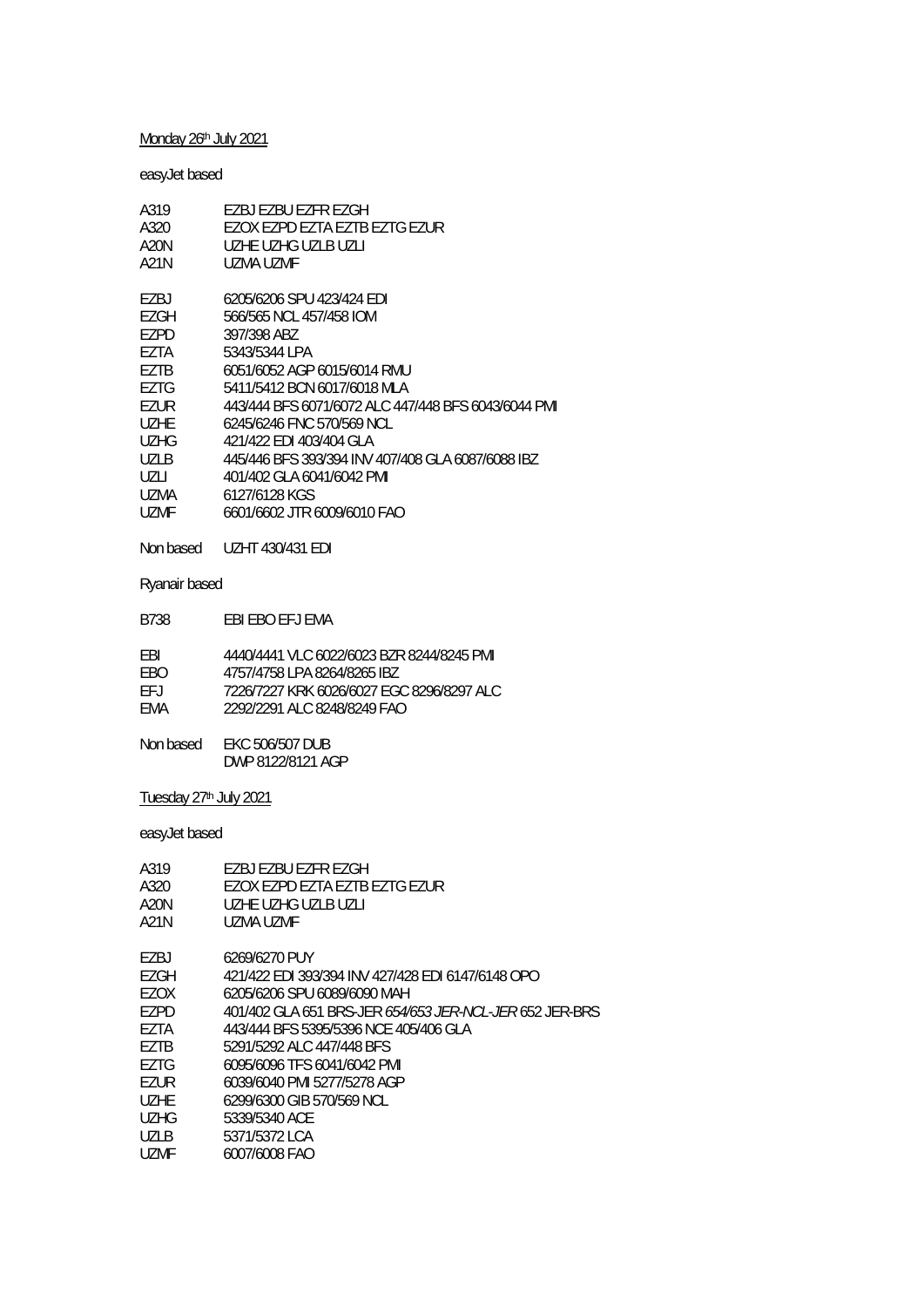| B738                                    | FBI FBO FFJ FMA                                                                                                           |
|-----------------------------------------|---------------------------------------------------------------------------------------------------------------------------|
| EBI<br>FRO<br>FF.I<br>FMA<br><b>FNC</b> | 8234 BRS-PMI<br>4753/4754 TFS 8206/8207 BUD<br>4755/4756 ACE 8248/8249 FAO<br>5341/5342 OTP 3385/3386 LIG<br>8235 PMI-BRS |
| Non based                               | RKG 8217/8216 POZ<br>DWP 8122/8121 AGP                                                                                    |

 ENC/EBI 8235/8234 PMI EGD 506/507 DUB EMD 8297/8296 ALC RSZ 8682/8681 KUN RST 4136/4135 WMI

Wednesday 28<sup>th</sup> July 2021

easyJet based

| F7BJ F7BU F7FR F7GH                     |
|-----------------------------------------|
| EZOX EZPD EZTA EZTB EZTG EZUR           |
| UZHE UZHG UZLB UZLI                     |
| UZMA UZME                               |
|                                         |
| 406 GLA-BRS                             |
| 443/444 BFS 6071/6072 ALC 397/398 ABZ   |
| 405 BRS-GLA                             |
| 401/402 GLA 6087/6088 IBZ 6009/6010 FAO |
| 421/422 FDI 6387/5388 FFI               |
| 6251/6252 DBV 393/394 INV 449/450 BES   |
| 5333/5334 FUF                           |
| 6211/6212 CFU 427/428 EDI 570/569 NCL   |
| 6012/6013 RHO 6045/6046 PMI             |
| 6039/6040 PMI 6261/6262 PEO             |
| 6129/6130 ZTH                           |
| 6053/6056 AGP 6287/9288 HER             |
|                                         |

Ryanair based

| FBO.       | 8212/8213 WRO 9336/9335 GRO 8296/8297 ALC |
|------------|-------------------------------------------|
| FFJ        | 8254/8255 GDN 7786/7787 CHO               |
| <b>EKC</b> | 506 DUB-BRS 8121/8122 AGP                 |
| FMA        | 8202/8203 NOC 8264/8265 IBZ               |
| <b>FNC</b> | 507 BRS-DUB                               |
|            |                                           |
| Non hasod  | NMD QJ4E/QJ4A DMI                         |

| DWR 8245/8244 PMI          |
|----------------------------|
| DHS 2291/2292 ALC          |
| <b>EKC/ENC 506/507 DUB</b> |
|                            |

B738 EBO EFJ EMA ENC

Thursday 29th July 2021

| A319 | F7BJ F7BU F7FR F7GH           |
|------|-------------------------------|
| A320 | EZOU EZOX EZPD EZTB EZTG EZUR |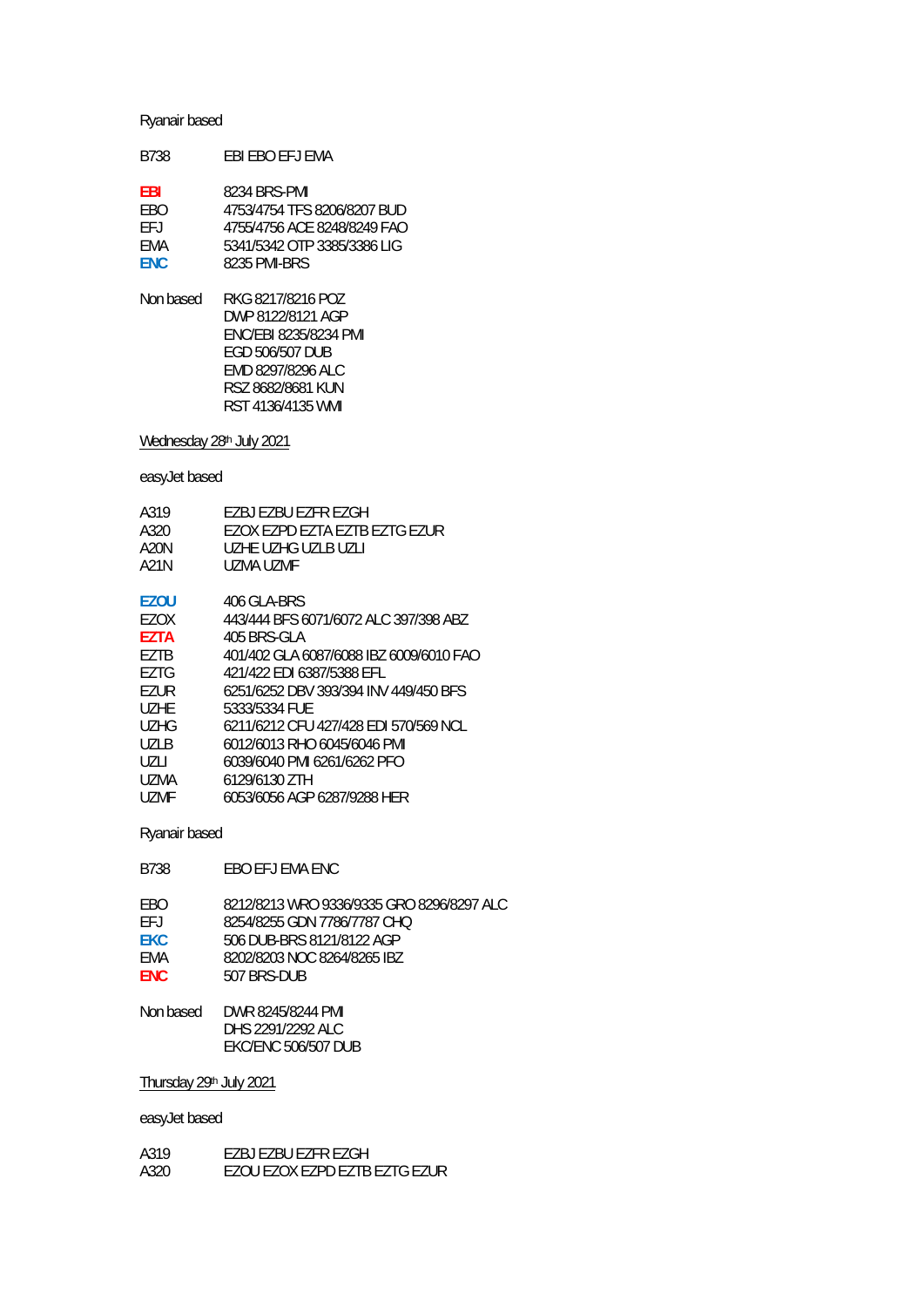#### A20N UZHE UZHG UZLB UZLI A21N UZMA UZMF

393/394 INV cancelled, ATC strike at INV

| F7BJ              | 405/406 GLA                                                    |
|-------------------|----------------------------------------------------------------|
| F7GH              | 651 BRS-JER <i>654/653 JER-NCL-JER</i> 652 JER-BRS 570/569 NCL |
| EZOU              | 6039/6040 PMI 407/408 GLA                                      |
| F7OX              | 443/444 BFS 427/428/429/432 EDI                                |
| F7PD              | 421/422 EDI 5277/5278 AGP                                      |
| F7TB              | 6245/6246 FNC                                                  |
| F7TG              | 6015/6014 RMU 5359/5360 FAO                                    |
| F7UR              | 6205/6206 SPU 568/567 NCL                                      |
| U <sub>7</sub> HF | 401/402 GLA 6041/6042 PMI 6089/6090 MAH                        |
| UZHG              | 6299/6300 GIB                                                  |
| U71 B             | 5291/5292 ALC                                                  |
| UZLI              | 5319/5320 TFS                                                  |
| UZMA              | 447/448/449/450 BFS                                            |
|                   |                                                                |

Non based EZOP 430/431 EDI

Ryanair based

| B738 | EBO EFJ EKC EMA |
|------|-----------------|
|      |                 |

| EBO | 4753/4754 TFS 8121/8122 AGP |
|-----|-----------------------------|
|     |                             |

**EFJ** 505 BRS-DUB

- EKC 4755/4756 ACE 8244/8245 PMI<br>EMA 8234/8235 PMI 7226/7227 KRK
- EMA 8234/8235 PMI 7226/7227 KRK<br>EXD 504 DUB-BRS 8248/8249 FAO 8
- **EXD** 504 DUB-BRS 8248/8249 FAO 8296/8297 ALC

Non based EXD/EFJ 504/505 DUB EPD 2291/2292 ALC

Friday 30th July 2021

| A319<br>A320<br>A20N<br>A21N | EZBJ EZBU EZFR EZGH<br>EZOU EZOX EZPD EZTB EZTG EZUR<br>UZHE UZHG UZLB UZLI<br>UZMA UZME |
|------------------------------|------------------------------------------------------------------------------------------|
| EZGH                         | 443 BRS-BFS 444 BFS-BHX-BRS 457/458 IOM 570/569 NCL                                      |
| <b>EZOU</b>                  | 6253/6254 LIS 568/567 NCL 407 BRS-GLA                                                    |
| EZOX                         | 425/426/429/432 EDI                                                                      |
| EZPD                         | 6025/6026 BCN 403/406 GLA 6043/6044 PMI                                                  |
| <b>F7TA</b>                  | 408 GLA-BRS 409/410 GLA                                                                  |
| EZTG                         | 6051/6052 AGP 5355/5356 CFU                                                              |
| EZUR                         | 6039/6040 PMI 6009/6010 FAO                                                              |
| <b>EZUS</b>                  | 6096 TFS-BRS 6035/6036 MAD                                                               |
| <b>UZHE</b>                  | 421/422 EDI 5305/5306 KGS                                                                |
| <b>UZHG</b>                  | 6095 BRS-TFS                                                                             |
| UZLB.                        | 6605/6606 JMK                                                                            |
| <b>UZLI</b>                  | 6017/6018 MLA 397 BRS-ABZ                                                                |
| <b>UZLJ</b>                  | 398 ABZ-BRS                                                                              |
| UZMA                         | 447/448/449/450 BFS                                                                      |
| <b>UZMD</b>                  | 9005 LGW-BRS 393/394 INV (19:07/22:32)                                                   |
| <b>UZMF</b>                  | 6071/6072 ALC 393 BRS-INV Bird strike on departure, returned to BRS                      |
|                              |                                                                                          |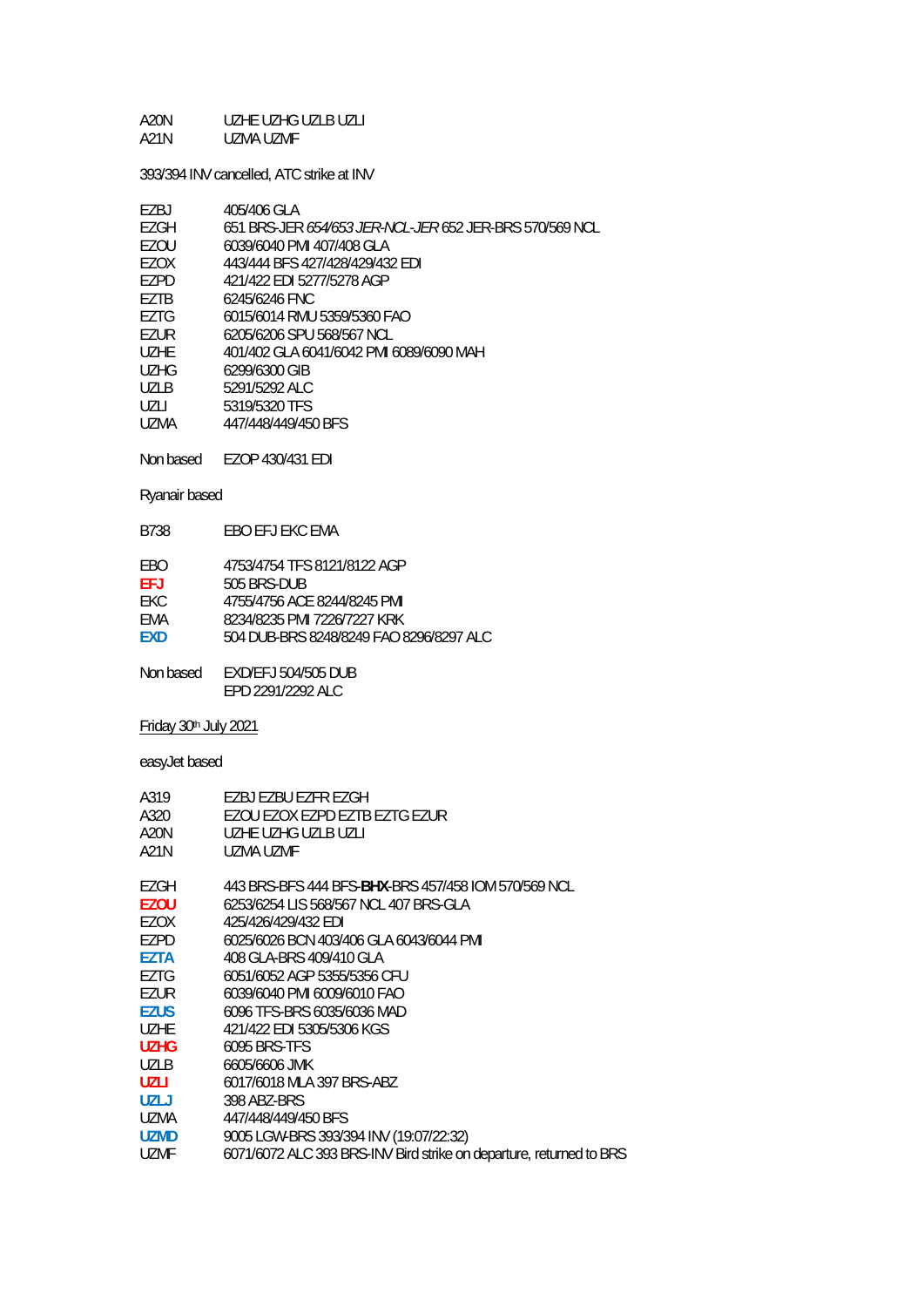Non based UZHT 430/431 EDI

Ryanair based

| B738 | FBO FKC FMA FXD                           |
|------|-------------------------------------------|
| FBO. | 4440/4441 VLC 6022/6023 BZR 8244/8245 PML |
| FKC. | 2292/2291 ALC 8234/8235 PMI               |
| FMA  | 6026/6027 EGC 8248/8249 FAO               |
| FXD. | 4757/4758 LPA 8296/8297 ALC               |

| Non based | DYV 504/505 DUB<br>RKS 7227/7226 KRK        |
|-----------|---------------------------------------------|
|           | DCG 8122/8121 AGP<br><b>FKR 508/509 DUB</b> |

Saturday 31st July 2021

| A319  | EZBJ EZBU EZFR EZGH                                              |
|-------|------------------------------------------------------------------|
| A320. | EZOX EZPD EZTA EZTB EZTG EZUR EZUS                               |
| A20N  | UZHE UZLB UZLJ                                                   |
| A21N  | UZMA UZMD UZMF                                                   |
| EZBJ  | 6007/6008 FAO                                                    |
| EZGH  | 421/422 FDI 6269/6270 PUY                                        |
| EZOX  | 651 BRS-JER <i>654/653 JER-NCL-JER</i> 652 JER-BRS 6195/6196 LPA |
| EZTA  | 6015/6014 RMU 6129/6130 ZTH                                      |
| F7TB  | 5431/5432 OLB 6089/6090 MAH                                      |
| EZTG  | 6287/6288 HER 6231/6232 NAP                                      |
| EZUR  | 5277/5278 AGP 6147/6148 OPO                                      |
| EZUS. | 6263/6264 LCA 6045/6046 PMI                                      |
| UZHF. | 443/444 BFS 6041/6042 PMI 6087/6088 IBZ                          |
| UZLB  | 6111/6112 NCE 6133/6134 EFL                                      |
| UZLJ  | 6071/6072 ALC 6261/6262 PFO                                      |
| UZMA  | 6193/6194 ACE                                                    |
| UZMD  | 6205/6206 SPU 6065/6066 FUE                                      |
|       | Non based EZTR 404/405 GLA                                       |
|       |                                                                  |

Ryanair based

| FBO        | 4753/4754 TFS 4135/4136 WMI |
|------------|-----------------------------|
| FKC.       | 7786/7787 CHO 8296/8297 ALC |
| FMA        | 4755/4756 ACF 8244/8245 PMI |
| <b>FVI</b> | 8122 AGP-BRS                |
| <b>FXD</b> | 505 BRS-DUB                 |

B738 EBO EKC EMA EXD

EFJ 504 DUB-BRS 8234/8235 PMI 3385/3386 LIG 8121 BRS-AGP

Non based EFJ/EXD 504/505 DUB RKT 8255/8254 GDN RKE 8207/8206 BUD EBH 8249/8248 FAO RKR 8682/8681 KUN RKM 8217/8216 POZ QEH 5342/5341 OTP EXD 508/509 DUB